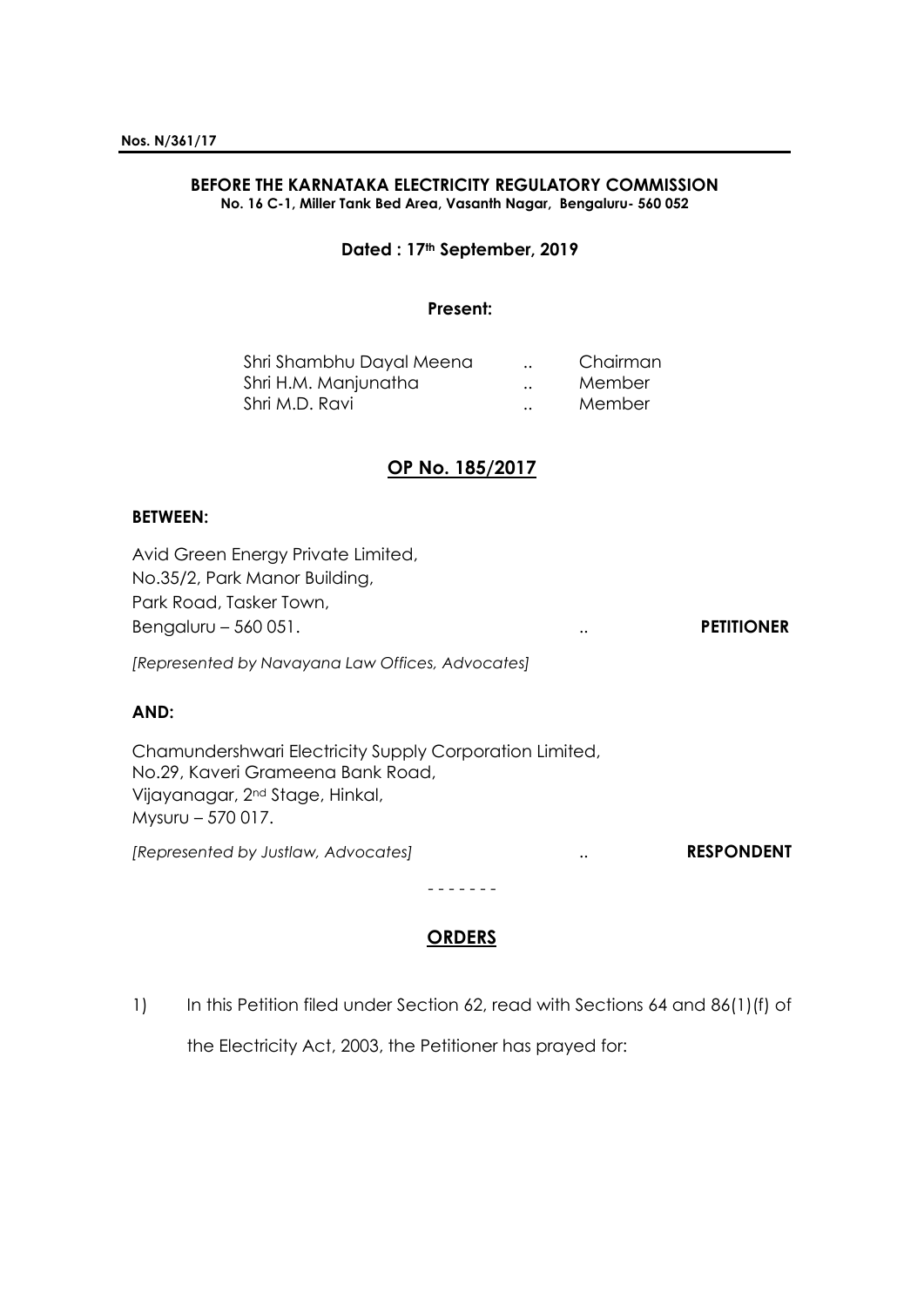(a) Approval of the extension granted by the Respondent to new Scheduled Commissioning Date (SCD), viz., 30.06.2017, vide letter dated 23.02.2017 (ANNEXURE-P1); and,

- (b) Direction to the Respondent to make payment for the energy under the Power Purchase Agreement (PPA) dated 01.07.2015 (ANNEURE–P3) and the Supplemental Agreement dated 23.06.2016 (ANNEXURE - P7) at the rate of Rs.8.40 per unit, from the Commercial Operation Date (COD) of the Petitioner's Project, for the entire term of the PPA.
- 2) The material facts stated by the Petitioner in the Petition, in support of its prayers, may be stated as follows:
- (a) Karnataka Renewable Energy Development Limited (KREDL), which is the Nodal Agency for implementation of Solar Power Projects in the State of Karnataka, issued a letter dated 16.03.2015 in favour of Shri Ramu G and allotted 3 MW capacity Solar Power Project, to be commissioned at Kuderu Village, Chamarajanagara Taluk and District, under Segment-1, Category-1 of the Solar Policy of the Government of Karnataka, and in compliance of the Government Order dated 26.08.2014, and instructed him to execute a PPA with the Respondent, under the Farmers' Scheme, subject to certain terms and conditions.
- (b) Based on the above allocation letter, Shri Ramu G initialed the PPA dated 01.07.2015 with the Respondent and the PPA was approved by the Commission, vide letter dated 23.07.2015.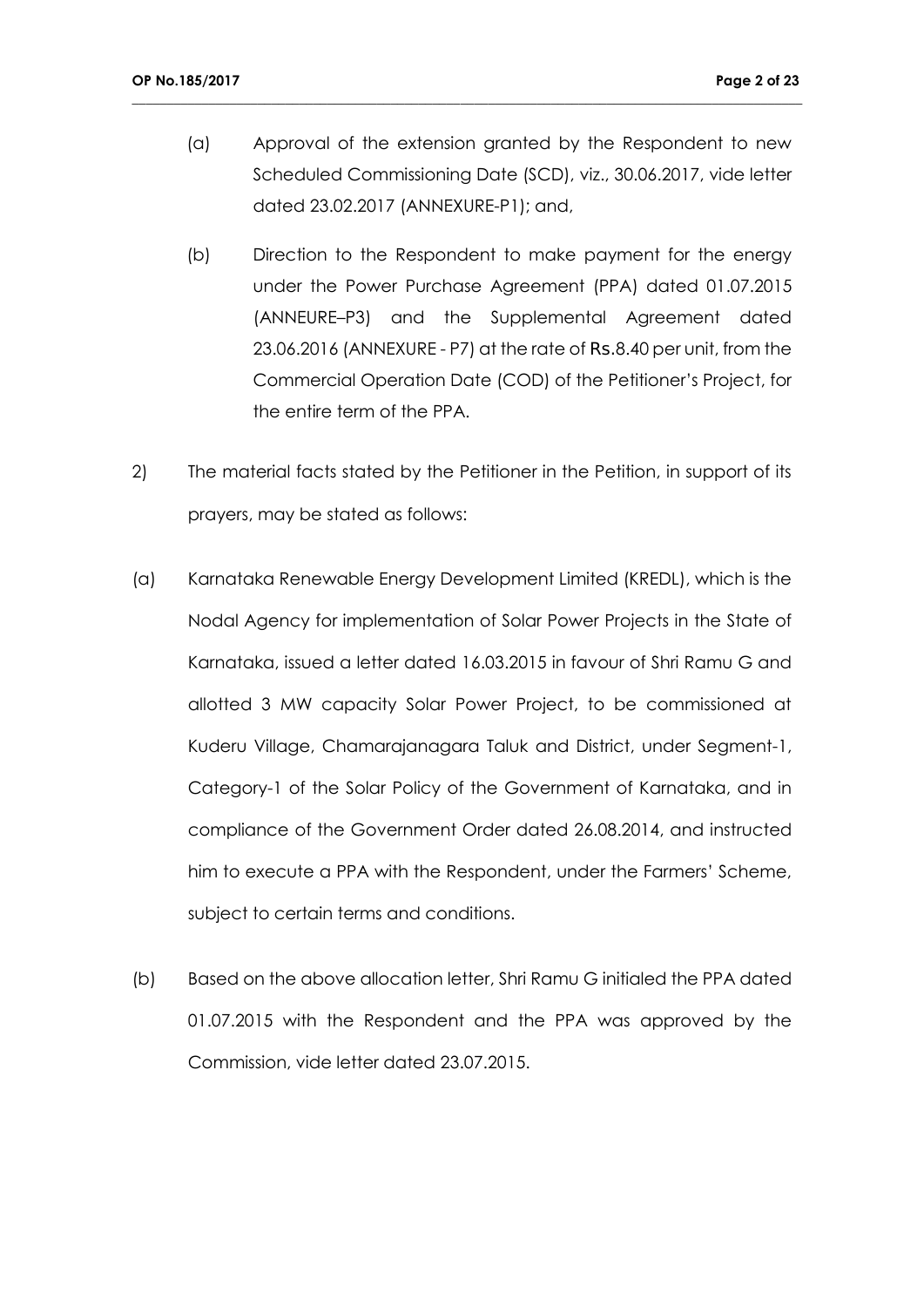(c) The PPA was executed by the parties after approval and since the exact date of execution is not ascertainable by documentary evidence, it could be presumed to be any date subsequent to 23.07.2015, because as per PPA the 'Effective Date' is defined as the date of signing of the PPA. The Scheduled Commissioning Date (SCD) is defined as 18 months from the 'Effective Date' and thus, the Project Proponent was required to commission the Project by 18 months from 23.07.2015, viz., 22.01.2017.

- (d) The Government of Karnataka, Revenue Department, issued a Circular bearing No.RD 69 LGP 2015 dated 01.12.2015, notifying the list of documents to be obtained by the Deputy Commissioner from the Project Proponents, in order to grant the deemed conversion of the agricultural lands for the purpose of installation of the Solar Power Projects. Till this Circular was issued by the State Government, there was no clarity on the policy and legislative framework on the installation of the Solar Power Projects.
- (e) The Petitioner had initiated steps to procure the conversion approval for the agricultural land for the Project from the Deputy Commissioner and for allied permissions. The permission for usage of the land for non-agricultural purpose was granted on 06.02.2017 and the regular Evacuation Approval was granted on 04.08.2017 and since the Line Estimate Approval was not received, the Petitioner addressed a letter dated 02.10.2016 to the Respondent, representing the *Force Majeure* events and sought for time extension for execution of the Project.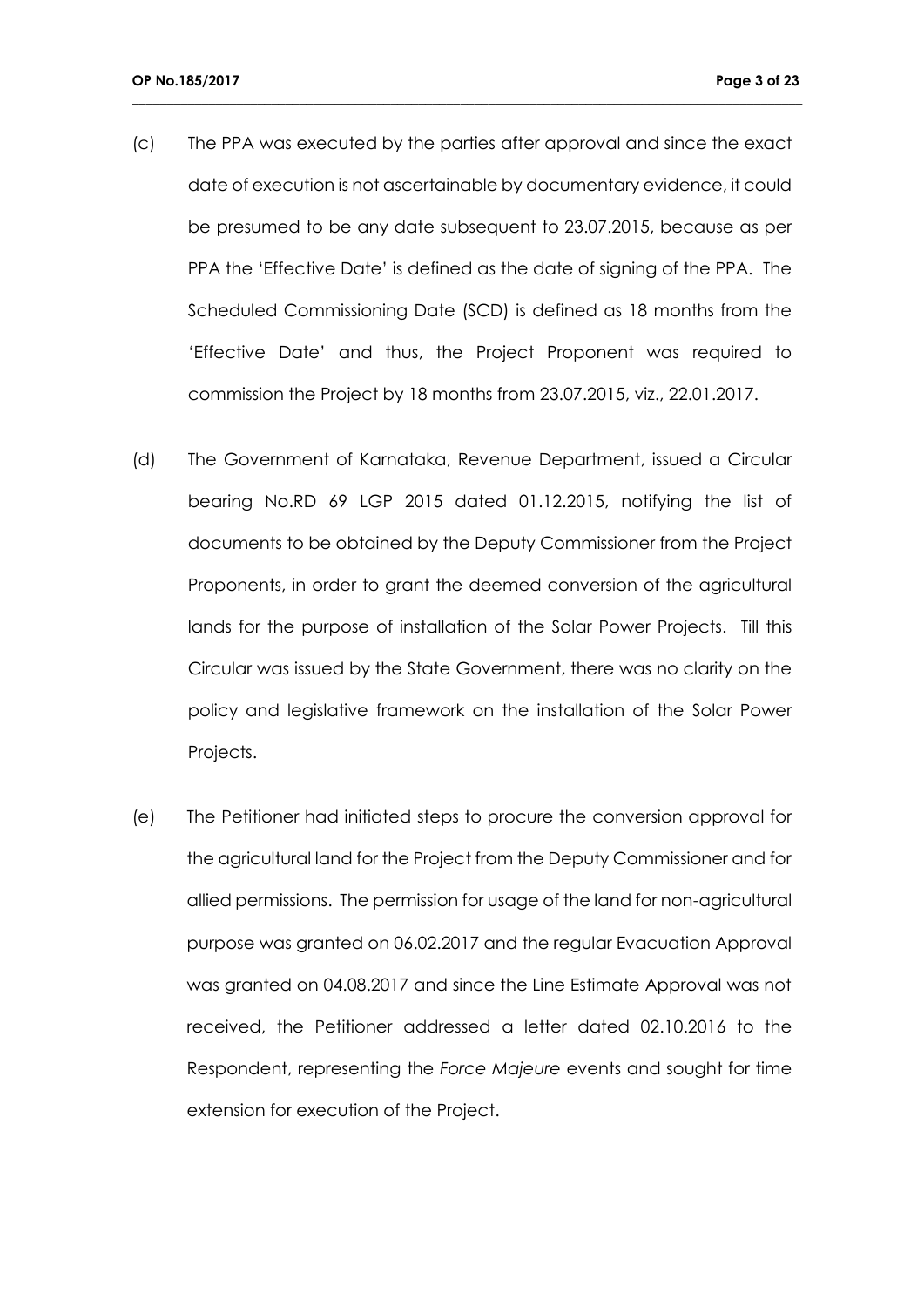(f) The Petitioner had placed Purchase Orders on 02.11.2016 with Mysore Electrical Industries Limited for supply of MEI Make 11 kV 350 MVA outdoor Single Feeder Panels, Annunciator Panels.

- (g) The Project work further slowed down from November, 2016 onwards, due to the demonetization decision taken by the Central Government.
- (h) Subsequently, the Petitioner, the Special Purpose Vehicle (SPV), stepped into the shoes of Shri Ramu G and a Supplemental Agreement (SPPA) dated 23.06.2016, modifying the original PPA to this extent was executed and the said SPPA was approved by the Commission on 29.08.2016.
- (i) The Respondent, by its Official Memorandum dated 23.02.2017, considering the *Force Majeure* events and other circumstances of the Petitioner, approved the extension of time and thus, the Project was to be commissioned within 30.06.2017.
- (j) The Petitioner successfully commissioned the Project on 29.06.2017, as per the Commissioning Certificate dated 09.08.2017.
- (k) The Petitioner supplied the power generated to the Respondent and raised invoices dated 09.08.2017 for the months of June, 2017 and July, 2017 at the rate of Rs.8.40 per unit, claiming Rs.3,360/- and Rs.4,75,440/ respectively.
- 3) The grounds urged by the Petitioner in support of its prayers may be summarized as follows: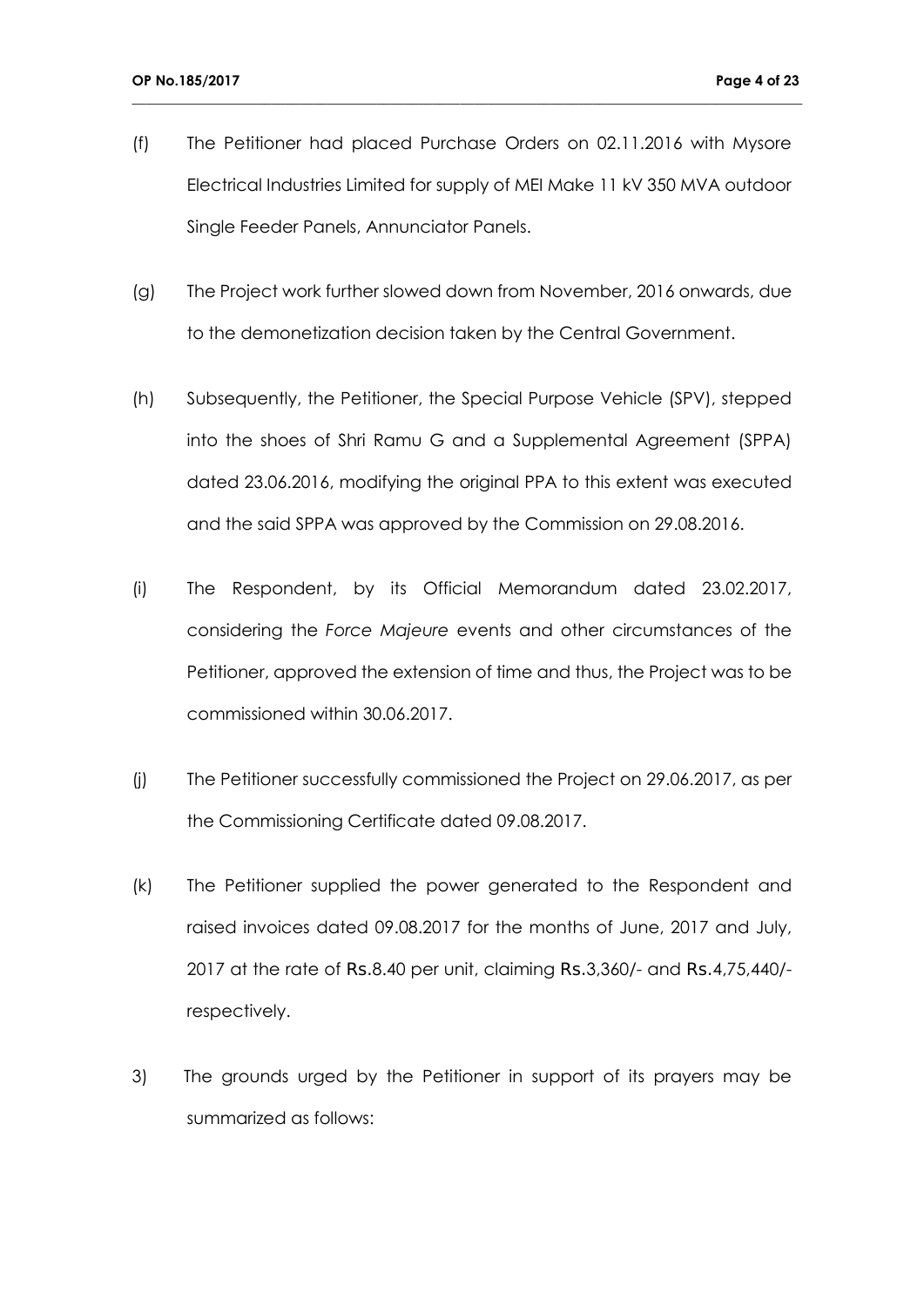(a) The Petitioner is entitled to the tariff of Rs.8.40 per unit as mentioned in the PPA. In all, this Commission has passed three Generic Tariff Orders in respect of the Solar Power Projects, viz., Tariff Orders dated 10.10.2013, 30.07.2015 and 12.04.2017. In the Generic Tariff Order dated 30.07.2015 (passed in modification of the earlier Tariff Order), it is clearly held that, in respect of the Projects that are commissioned during the period from 01.09.2015 to 31.03.2018, for which the PPAs have been entered into and submitted to the Commission prior to 01.09.2015 for approval, the tariff as per the said agreements shall be applicable.

- (b) The Generic Tariff Order dated 12.04.2017 has been made applicable to only the new grid connected Solar Projects entering into PPAs on or after 01.04.2017, but before 01.04.2018 and also those Projects which are commissioned during the period from 01.04.2017 to 31.03.2018, for which the PPAs have not been entered into, prior 01.04.2017. Hence, this Generic Tariff Order also does not revise the tariff of the Petitioner's Project. Consequently, the Petitioner is entitled to the tariff of Rs.8.40 per unit, as agreed to under the PPA.
- (c) The PPA, executed between the parties, not only provides for the time period within which the Scheduled Commercial Operation Date (SCOD) has to be achieved, but also provides for the right of the Respondent to grant extension of time. Accordingly, the Petitioner has commissioned the Project within the mutually agreed COD. Hence, the Petitioner is entitled to the tariff, as per the PPA.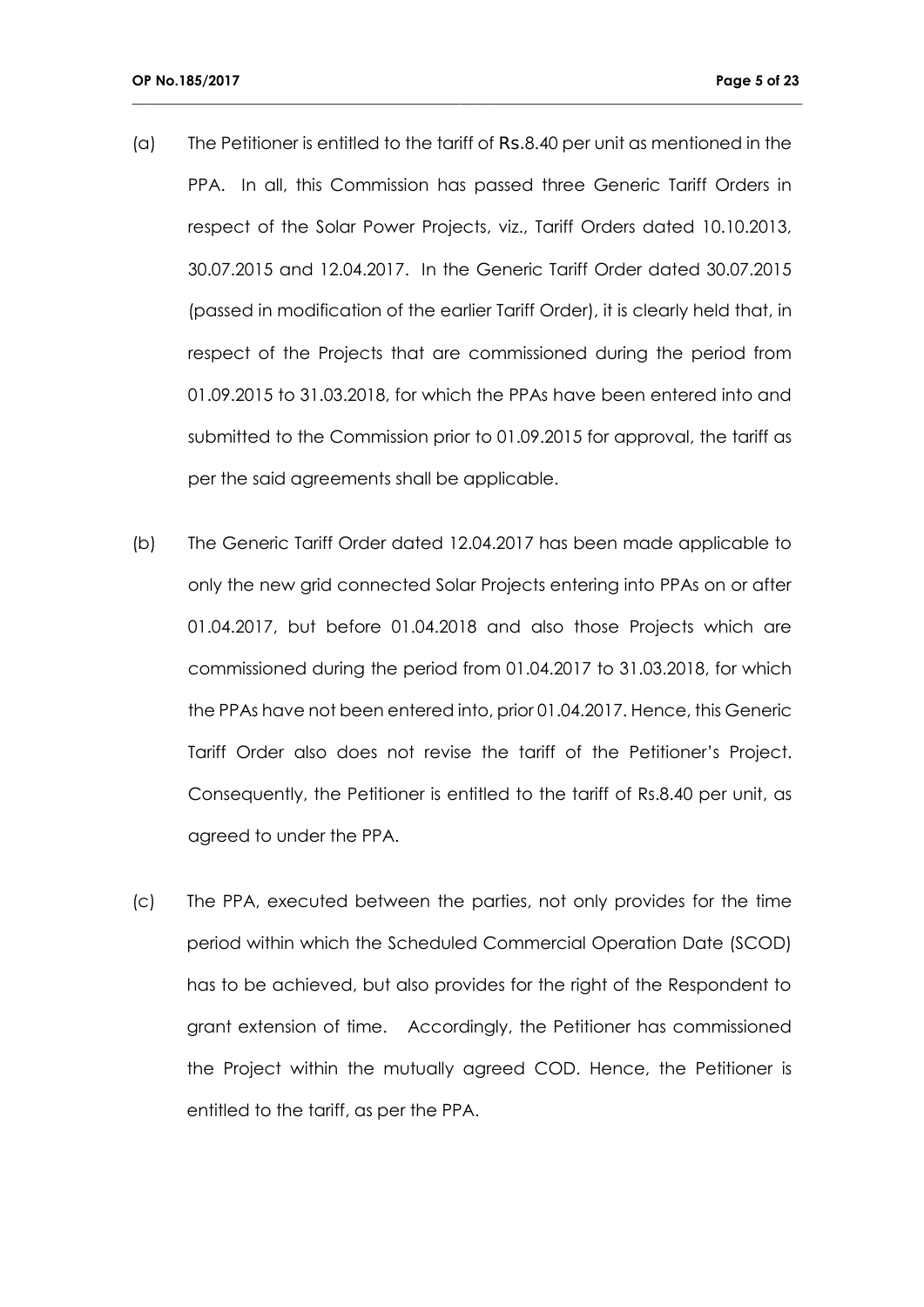(d) The Project of the Petitioner has experienced several hurdles, which can be termed as the *Force Majeure* Events, within the meaning of Article 8 of the PPA and this was represented before the Respondent by the Petitioner. The pleas of the Petitioner have been considered and accepted.

- (e) The extension of time granted validly to the Petitioner was given the legal force and would become effective upon the achievement of the SCOD, especially under the circumstances wherein extension requested was before the expiry of the original SCOD, granted under the terms of the PPA, was not affected in violation of any Regulations and well within the act of valid extension with the consent of the Petitioner. The extension of time was granted as per Clause 2.5.6 of the PPA dated 01.07.2015 and as a result of such extension, the SCD and the Expiry Date newly determined shall be deemed to be the SCD and Expiry Date for the purposes of the PPA dated 01.07.2015. Hence, the Respondent is not entitled to any Liquidated Damages without adjudication.
- (f) The extension of time granted by the Respondent by Official Memorandum dated 23.02.2017 does not mention about altering the tariff and specifically clarifies that all other terms and conditions of the PPA remain unaltered. Hence, the Petitioner is entitled to the tariff agreed in PPA dated 06.07.2015, at the rate of Rs.8.40 per unit.
- 4) Upon Notice, the Respondent has appeared through its learned counsel, and filed Statement of Objections as follows: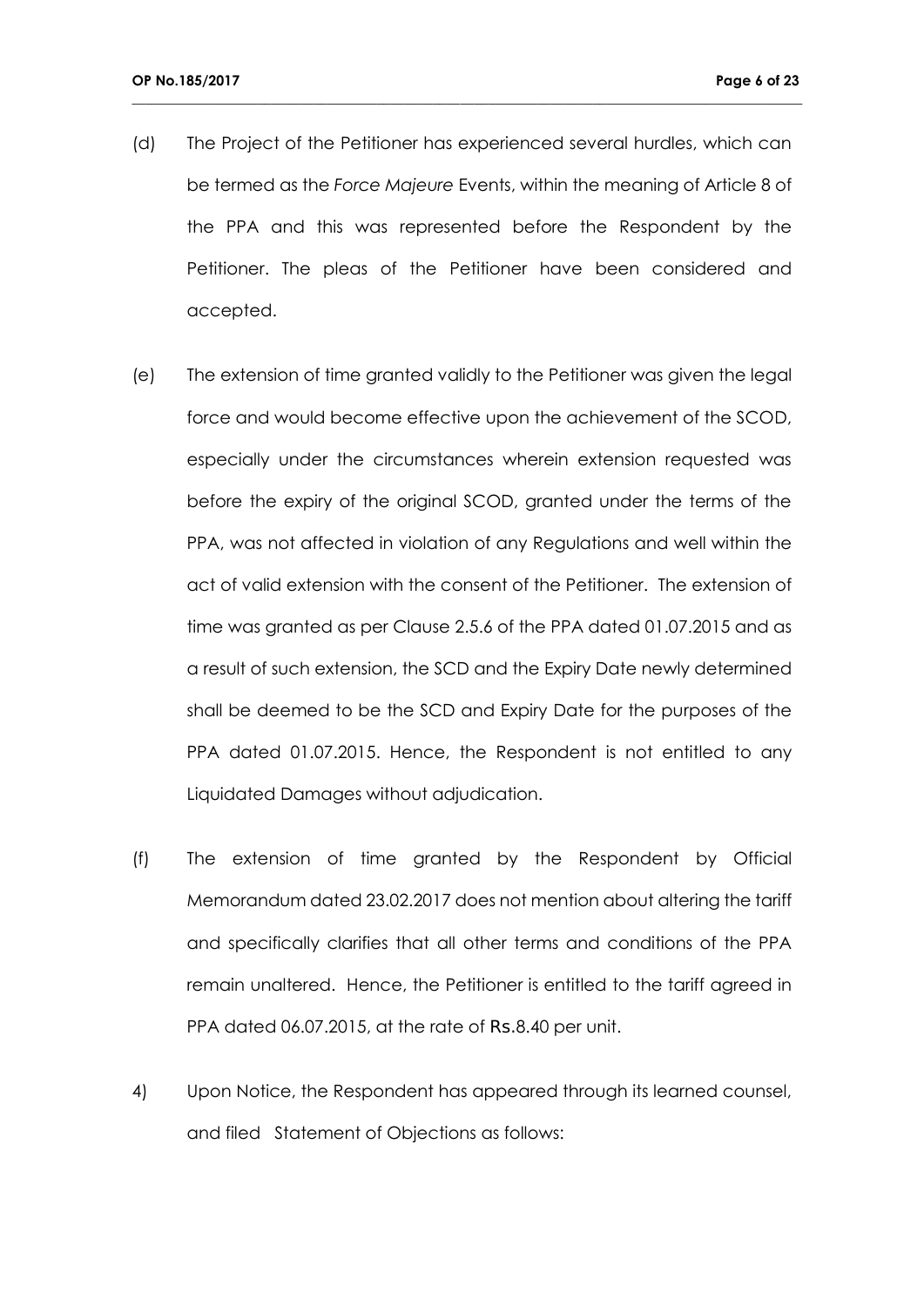(a) On 01.07.2015, a PPA was executed with the Respondent in respect of the project. As per Article 1(xiv) of the PPA, the Effective Date is the date on which the PPA was signed. As per Article 1(xxxi) of the PPA, the Scheduled Commissioning Date is 18 months from the effective date. Therefore, the Scheduled Commissioning Date for the Petitioner's plant was 01.01.2017. The Commission approved the PPA on 23.07.2015. As the SPD was unable to invest and establish the Solar Power Plant, he found an investor and formed a Special Purpose Vehicle (SPV) namely, Avid Green Energy Ltd., the Petitioner, to invest in the project as permitted under Article 12.11 of the PPA. On 23.06.2016, a SPPA was executed by the Petitioner, making this change and the same was approved by the Commission on 29.08.2016. In the meanwhile, on 01.07.2016, tentative evacuation approval was granted to the Petitioner. Upon acceptance of the tentative approval by the Petitioner, KPTCL granted regular evacuation approval on 04.08.2016.

- (b) On 02.10.2016 the Petitioner requested for extension of Scheduled Commissioning date by six months citing problems in getting financing from various banks due to non-receipt of approval of SPPA. On 02.11.2016, the Petitioner claims to have placed purchase orders for the supply of Outdoor Solar Feeder panels. However, the same has been placed by Relfex Energy Ltd., and not by the Petitioner or the SPD, Sri. Ramu G.
- (c) The Respondent, vide letter dated 21.11.2016 (Annexure R-1) communicated to the petitioner that the request for extension cannot be granted as the same was not approved by the Commission. On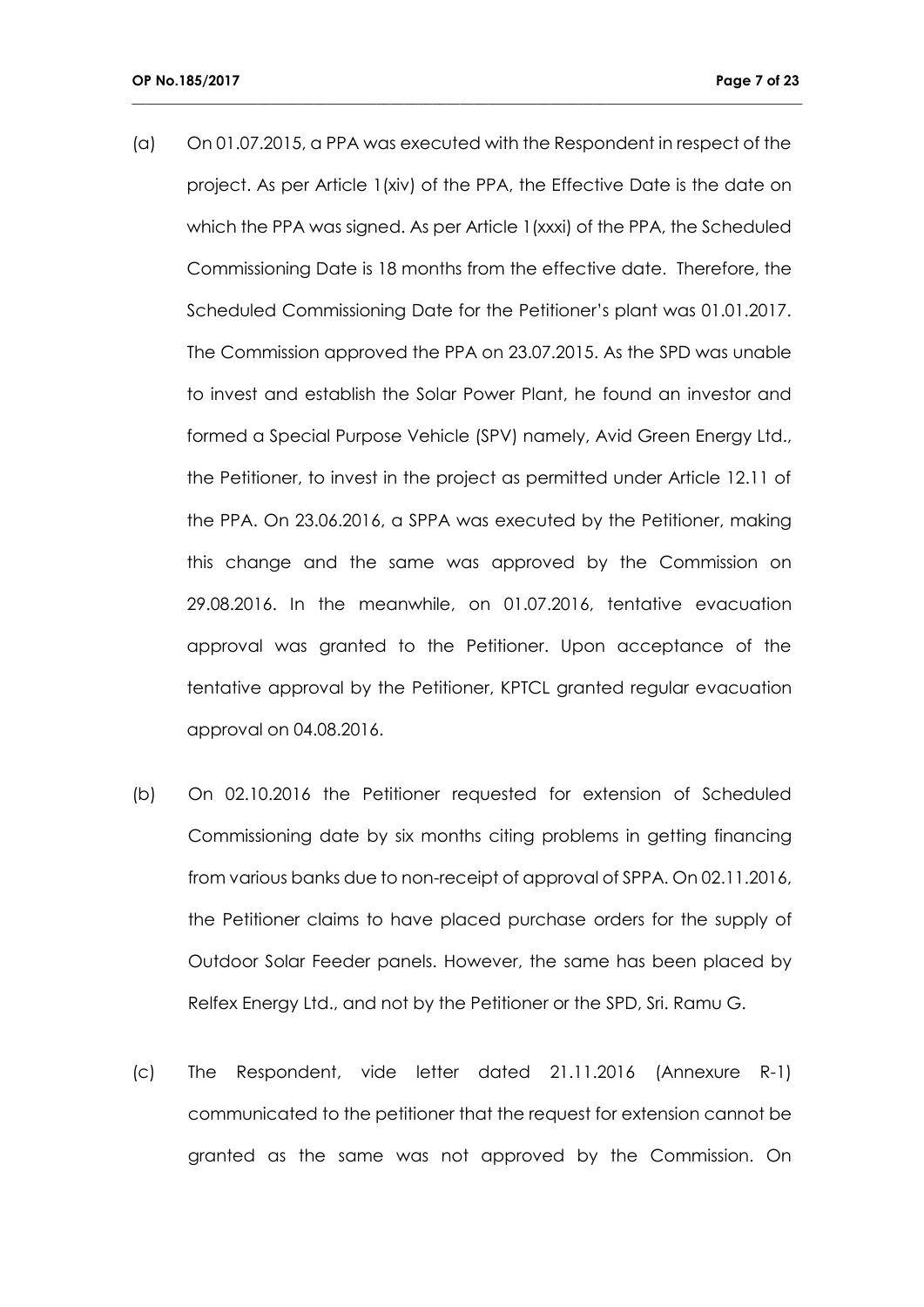24.11.2016, the Department of Energy, Government of Karnataka issued a Government letter directing a three-member Committee, to be constituted by all Electricity Supply Companies (ESCOMs), to consider grant of extension of time by 6 months to developers establishing solar plants under the farmers' scheme.

- (d) On 15.02.2017, the Respondent constituted a 3-member Committee, to look into requests received for extension of time for achieving COD for 1- 3 MW Solar Projects allotted to land owning farmers. The proceedings of the Committee dated 16.02.2017 indicates that a 6-month time extension was granted to the Petitioner. On 23.02.2017 an Official Memorandum was issued granting extension of time to commission the plant by 6 months. On 16.03.2017, the Commission addressed a letter to the ESCOMs directing them not to grant extension of time without the consent of the Commission. On 05.04.2017, the Commission addressed a letter to the Respondent directing it to inform the Petitioner to file a petition before the Commission with all the necessary documents to seek approval for extension of time for commissioning the project. The Respondent addressed a letter dated 20.04.2017 to the Petitioner intimating the contents of the letter of the Commission.
- (e) On 29.06.2017, the Petitioner's plant was commissioned and a certificate of commissioning was issued on 09.08.2017 by KPTCL. It is contended by the Petitioner that the Petitioner faced numerous problems in executing the project such as demonetization, the delay in obtaining approvals from the Government and its instrumentalities, delay in the Deputy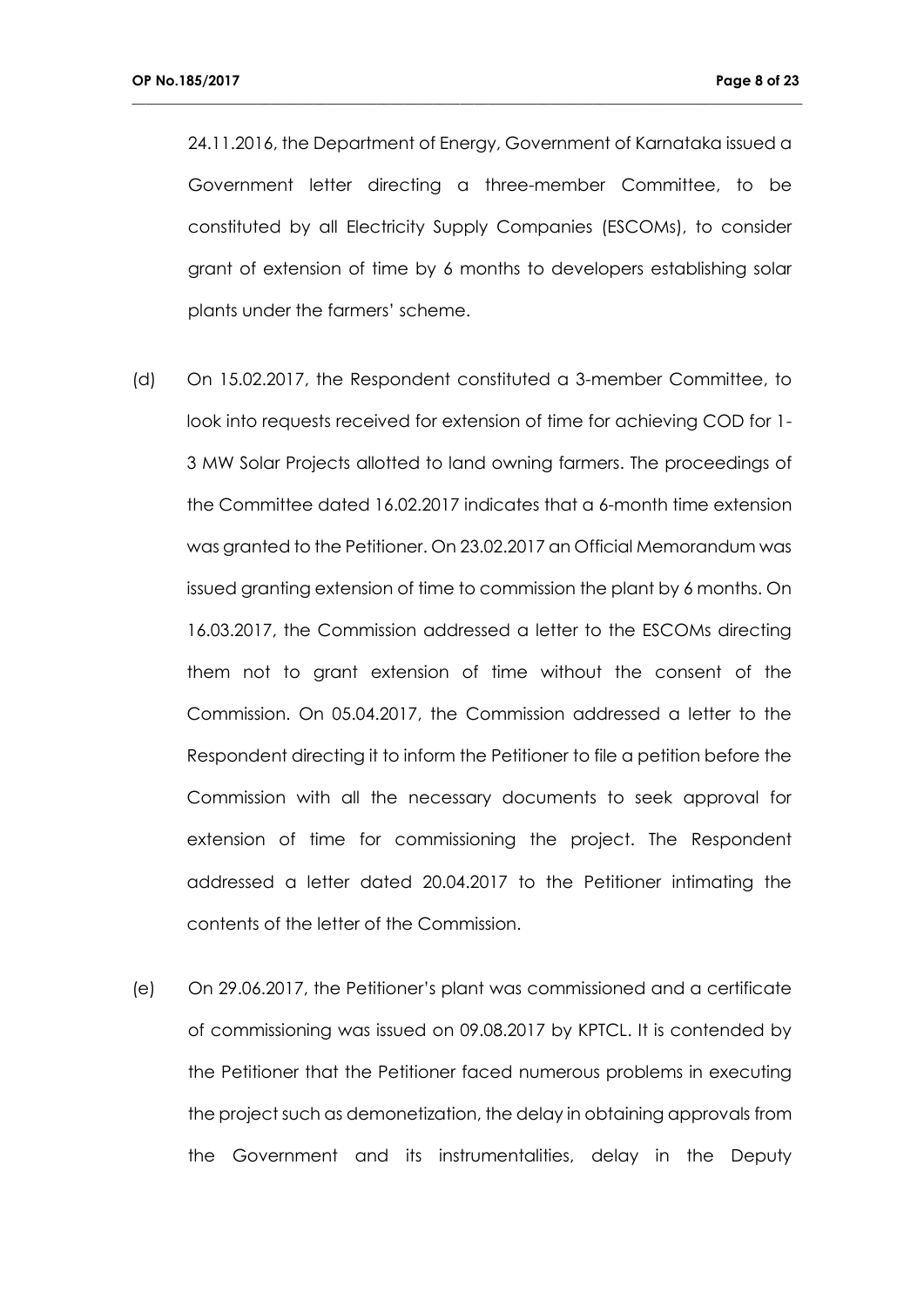Commissioner issuing orders for conversion, delay in according approval for evacuation line etc., as a result of which it was unable to achieve the deadline for commissioning on 01.01.2017. Further, it is contended that the Petitioner is entitled for extension of time under Article 2.5 of the PPA. The delay in completing the project within the time frame indicated in the PPA, is not attributable to the Respondent.

**\_\_\_\_\_\_\_\_\_\_\_\_\_\_\_\_\_\_\_\_\_\_\_\_\_\_\_\_\_\_\_\_\_\_\_\_\_\_\_\_\_\_\_\_\_\_\_\_\_\_\_\_\_\_\_\_\_\_\_\_\_\_\_\_\_\_\_\_\_\_\_\_\_\_\_\_\_\_\_\_\_\_\_\_\_\_\_\_\_\_\_\_\_\_\_\_**

(f) The Petitioner furnished documents to the Committee constituted by the Respondent for consideration of its request for extension of time. The reason assigned for the delayed execution of the project, namely land conversion approval, demonetization, etc., cannot be attributed to the Respondent. The onus of obtaining all necessary approvals was on the Petitioner as per Article 2.1.1 of the PPA. However, the Petitioner was unable to do so. The delay in commissioning of project cannot be due to demonetization, as the same was only implemented in November, 2016. The request for extension of time was made by the Petitioner in October, 2016, i.e., on 02.10.2016 wherein it was mentioned that the basis for seeking extension was delay in obtaining financing from Bankers. The PPA was executed on 01.07.2015 and the plant had to be commissioned before 01.01.2017. Majority of the work involved for establishing the plant ought to have been completed by November, 2016. Therefore, the contention that demonetization delayed the Project is untenable. The delays are wholly attributable to the inaction of the Petitioner. Therefore, the Petitioner is not entitled to extension of time.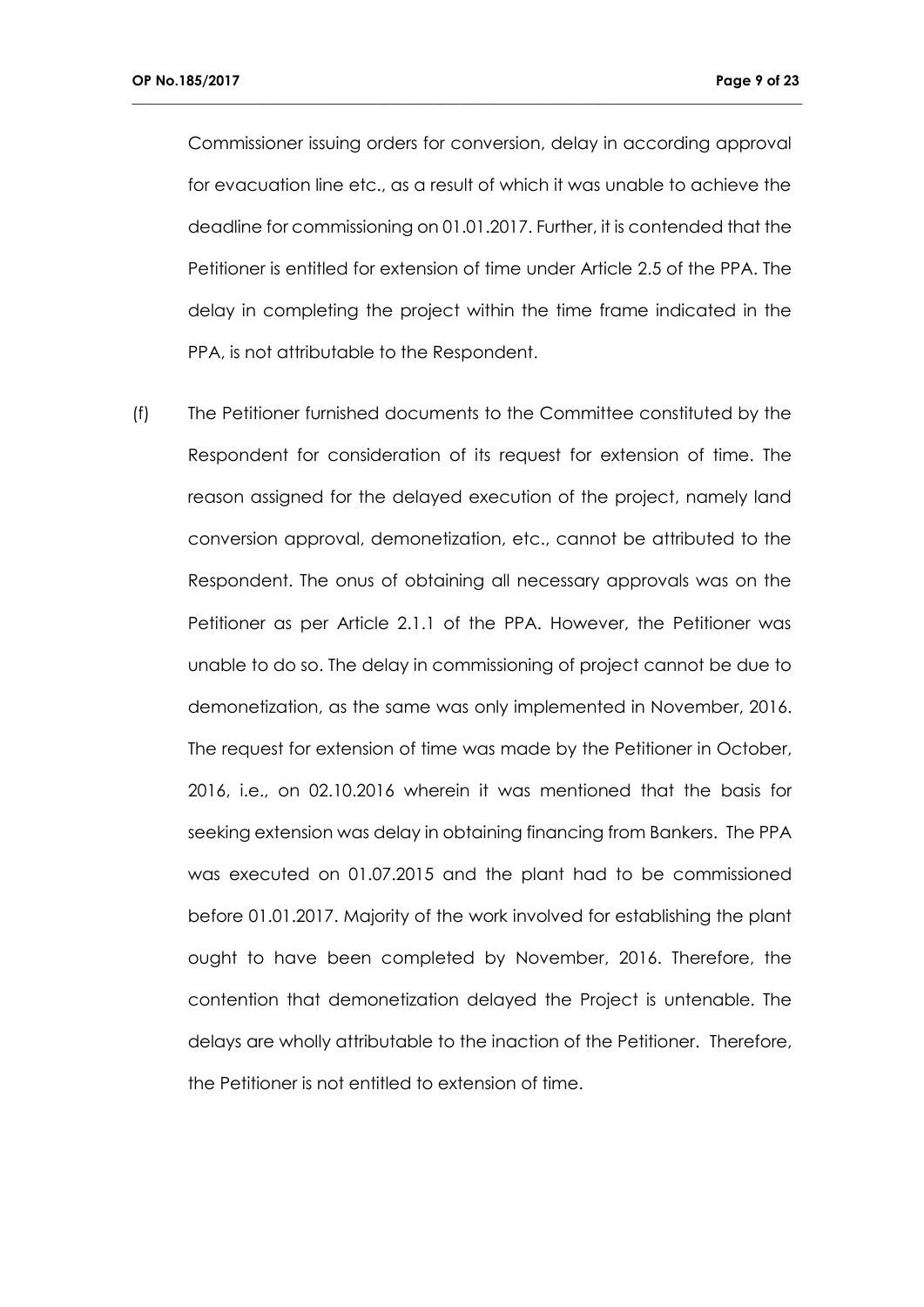(g) With regard to the averments pertaining to applicability of Article 2.5 of the PPA relating to extension of time is concerned, the Petitioner has not made out valid grounds to extend the time for commissioning the Project. None of the grounds set out in Article 2.5 is available to the Petitioner. As per Article 5.1of the PPA, the Petitioner is entitled to tariff applicable at the time of commissioning. The petitioner having commissioned its Plant on 29.06.2017 is entitled to payment as per the generic tariff order dated 12.04.2017 which is the applicable tariff on the date of commissioning of the plant. The Petitioner's plant was commissioned under the control period of Generic Tariff order dated 12.04.2017. Therefore, the said Order would be applicable and the order dated 30.07.2015 would not be applicable.

**\_\_\_\_\_\_\_\_\_\_\_\_\_\_\_\_\_\_\_\_\_\_\_\_\_\_\_\_\_\_\_\_\_\_\_\_\_\_\_\_\_\_\_\_\_\_\_\_\_\_\_\_\_\_\_\_\_\_\_\_\_\_\_\_\_\_\_\_\_\_\_\_\_\_\_\_\_\_\_\_\_\_\_\_\_\_\_\_\_\_\_\_\_\_\_\_**

(h) The Petitioner can be excused for not achieving Conditions Precedent, only when it is affected by the *Force Majeure* Event or if any of the activities is specifically waived in writing by the Respondent. The PPA sets out the events which are F*orce Majeure* Events in Article 8. The delays sought to be termed as events of Force Majeure by the petitioner are not in fact events that come under the purview of the *Force Majeure* clause. Delays in obtaining approvals cannot be considered to be events of *Force Majeure*. Article 4.1 sets out the Obligations of the Developer and provides that it is the responsibility of the Developer to obtain all clearances, consents, etc. Hence, knowing fully well what its obligations under the contract are, the Petitioner is attempting to take advantage of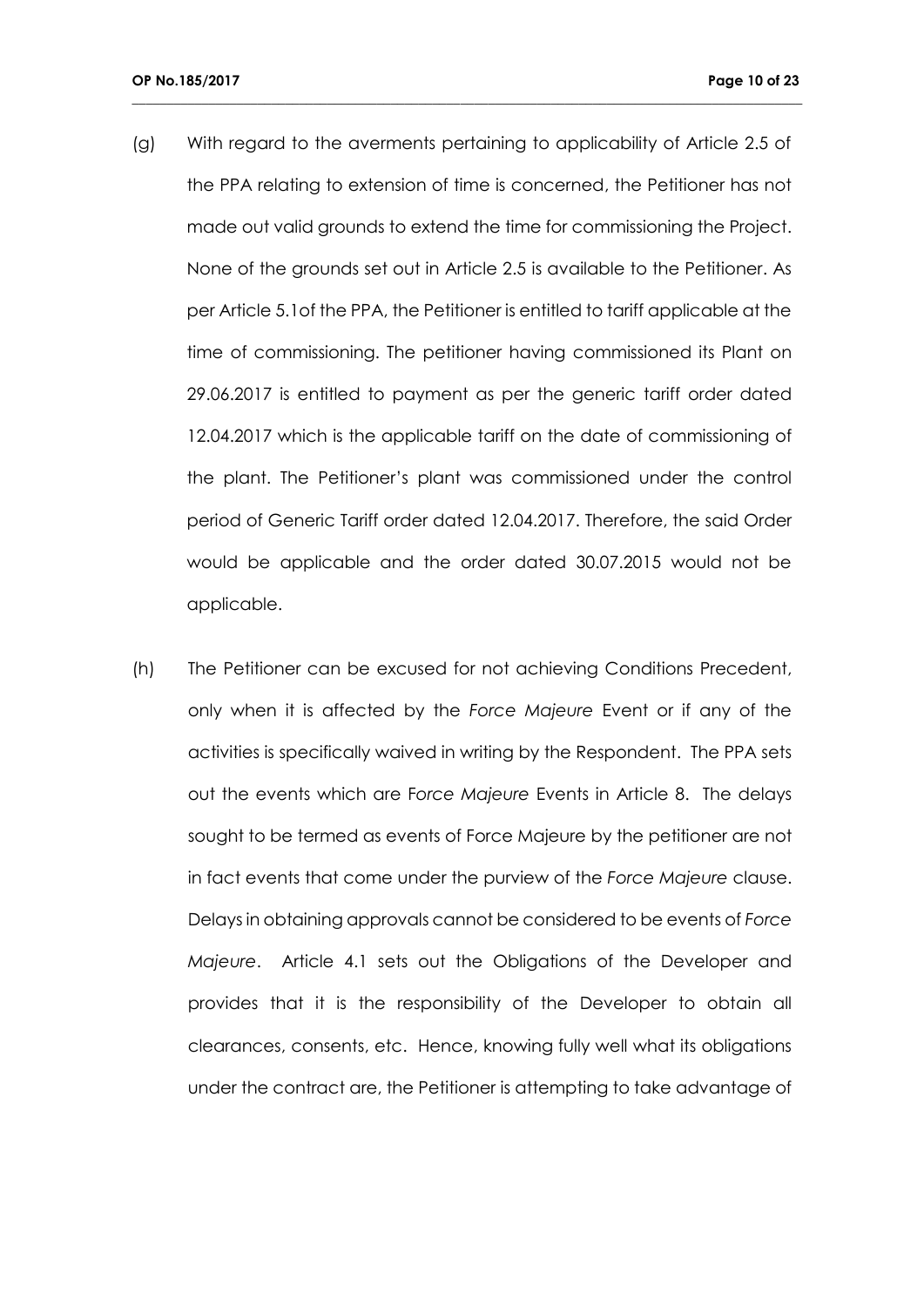its own wrong. The same is impermissible in law and ought not to be permitted.

- (i) Article 8.3 (b) states that in the event of a force majeure situation, a notice is required to be issued to bringing to the attention of the other party such force majeure situation. The Petitioner has failed to adhere to the procedure set out in the contract. It is settled law that when the contract sets out a procedure to be followed in order to invoke the force majeure clause, non-adherence of the same vitiates the said claim. Hence, the contentions urged in the contract deserve rejection.
- (j) In response to the averments pertaining to delay in grant of approvals by Government agencies is concerned, the said contentions are untenable and bald. The Petitioner applied for grant of evacuation approval on 22.02.2016. However, fee towards processing the same was only paid on 24.03.2016. The Temporary Evacuation Approval was granted on 01.07.2016. The same was accepted by the Petitioner on 02.07.2016. Thereafter, final evacuation approval was granted by the KPTCL on 04.08.2016. This clearly shows that there has been no delay in grant of evacuation approval by KPTCL.
- (k) Insofar as the allegation of delay in obtaining approval of the Deputy Commissioner for conversion of land, the Petition is bereft of material / dates to indicate that the Petitioner has acted in a timely manner. It is for the Petitioner to show that there has been delay by the authorities on this front. In the absence of any material to indicate the date on which application for conversion was made etc., the said contention has to be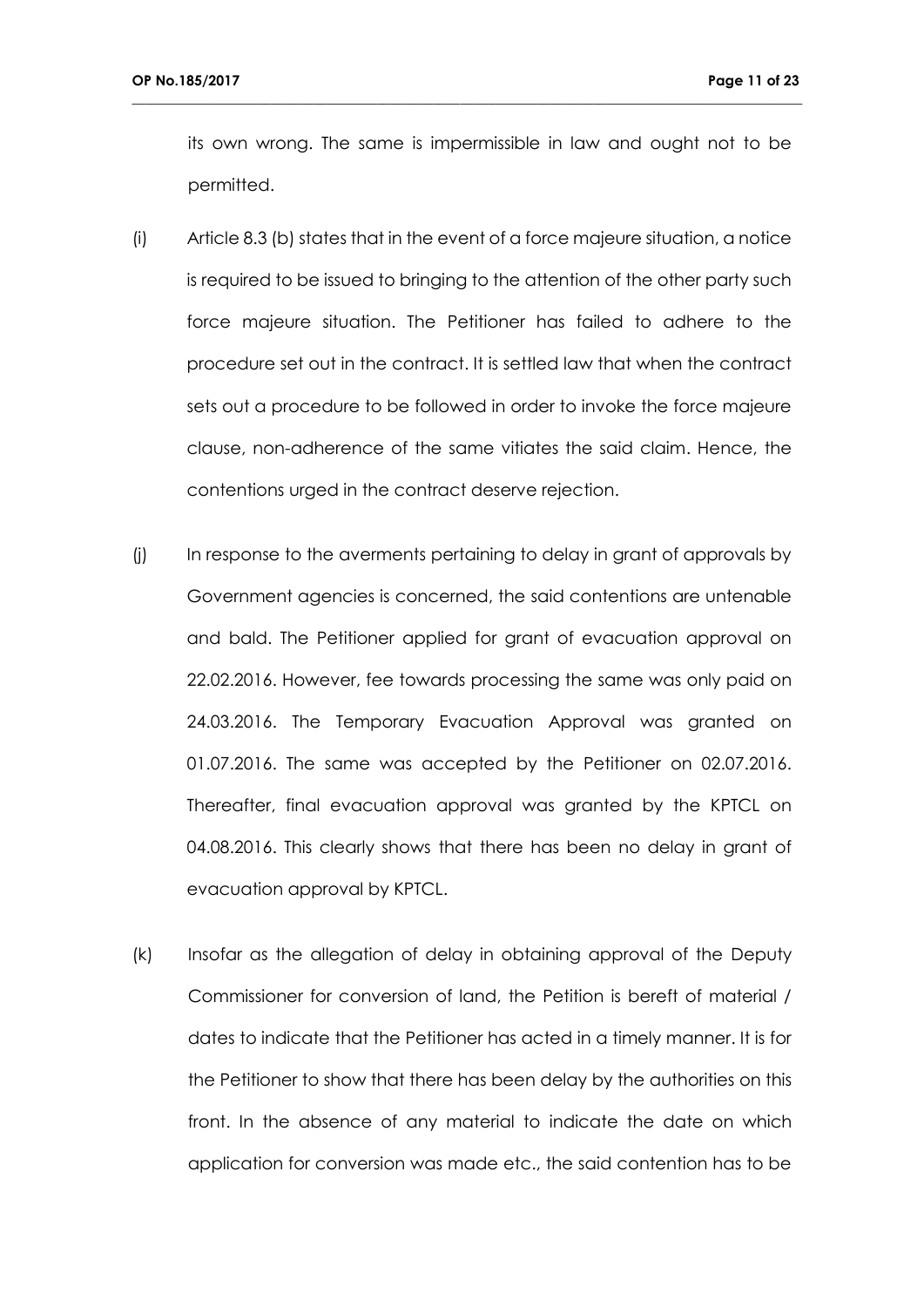rejected. The Petitioner is attempting to bypass its obligations under the PPA. The Respondent is a public utility and non-receipt of electricity within the stipulated time frame comes at a price. The Petitioner ought not to be absolved of its obligations and duties under the PPA on the ground of delay, which is caused wholly and solely by the Petitioner itself. The decision to encourage solar generation by farmers was taken in order to boost the availability of electricity in the State and to help land owning farmers. Delays such as this are causing numerous problems for all the stakeholders as the distribution company is deprived of the electricity that it is entitled to receive under a firm contract. Hence, such delays ought to be deprecated.

- (l) Article 5.1 of the PPA provides payment of varied tariff, as a consequence of delay in the commissioning of the Project beyond the Scheduled Commissioning Date, subject to certain terms and conditions stated therein. It is a settled law that, the Commission has the exclusive jurisdiction to determine the tariff for supply of electricity by a Generating Company to a Distribution Licensee and it has to regulate the electricity purchase and the procurement process of the Distribution Licensee, including the price at which the electricity shall be procured from different agencies, through PPAs.
- (m) The averment that the Generic Tariff order dated 12.04.2017 is applicable only to new grid connected solar projects entering into PPA between 01.04.2017 and 01.04.2018 is denied as false and misleading. As per the Commission's Order dated 12.04.2017, the tariff of Rs.4.36 per unit is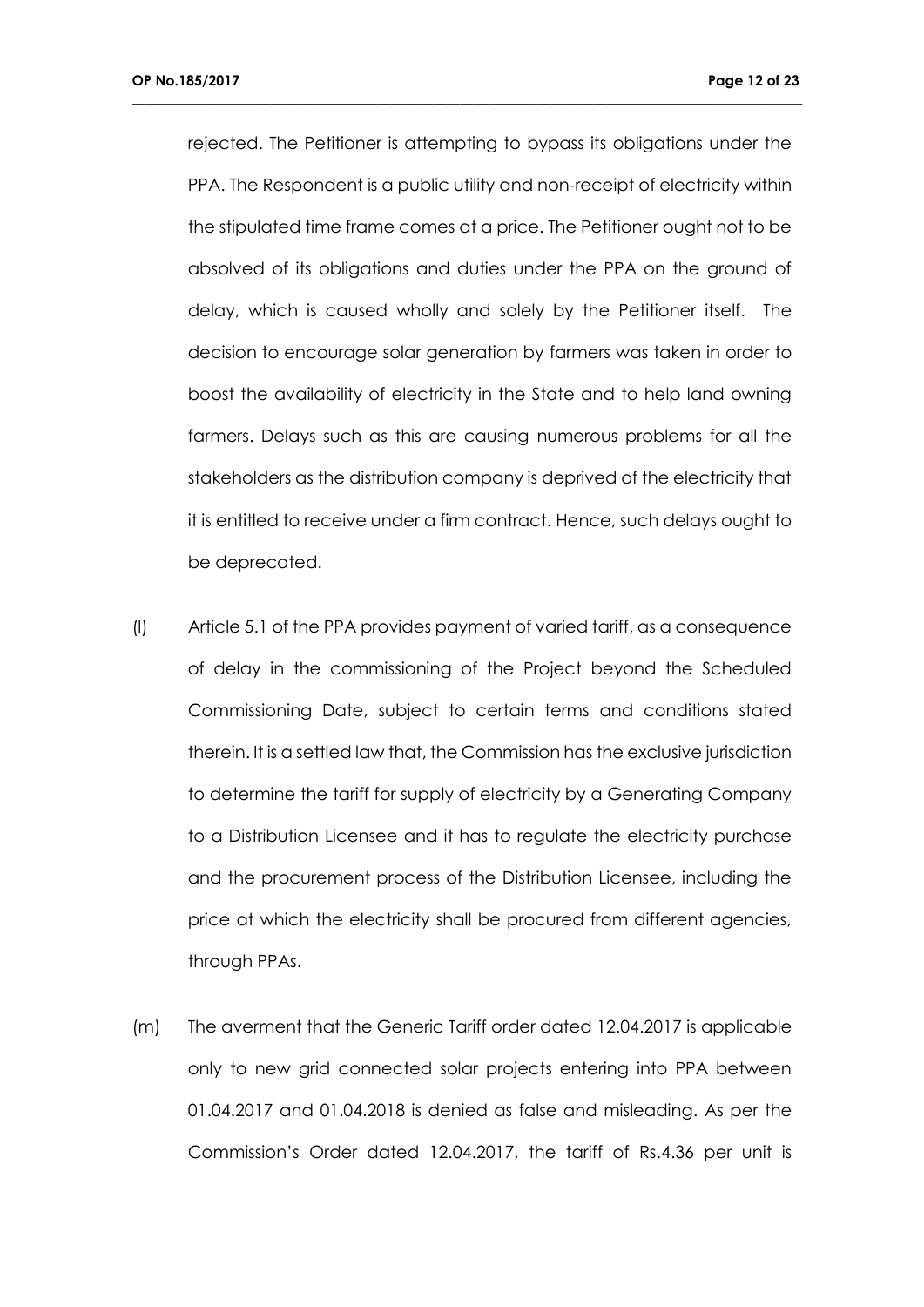applicable to solar PV Plants for which PPAs were entered into before 01.04.2017 but not commissioned within the specified commercial operation date and such plants which achieve COD during the period from 01.04.2017 to 31.03.2018. It is settled law that a generator who has delayed commissioning the plant is eligible to the tariff prevailing on the date of commissioning.

- (n) The Respondent has prayed for dismissal of the Petition.
- 5) We have heard the oral submissions made by the learned counsel for the parties. The following issues would arise, for our consideration:
	- (1) Whether the Commission has power to scrutinise if the extension of time granted by the Respondent is proper or otherwise?
	- (2) Whether the Petitioner has made out a case for deferment or extension of the Scheduled Commissioning Date of its Plant?
	- (3) What should be the tariff for the Project for the term of the PPA?
	- (4) What Order?
- 6) After considering the submissions of the parties and perusing the material placed on record, our findings on the above Issues are as follows:
- 7) **ISSUE No.(1):** *Whether the Commission has power to scrutinise if the extension of time granted by the Respondent is proper or otherwise?*
- (a) Clause 2.5 of the PPA provides for extensions of time. The contention of the Petitioner is that since the Respondent has accepted the reasons for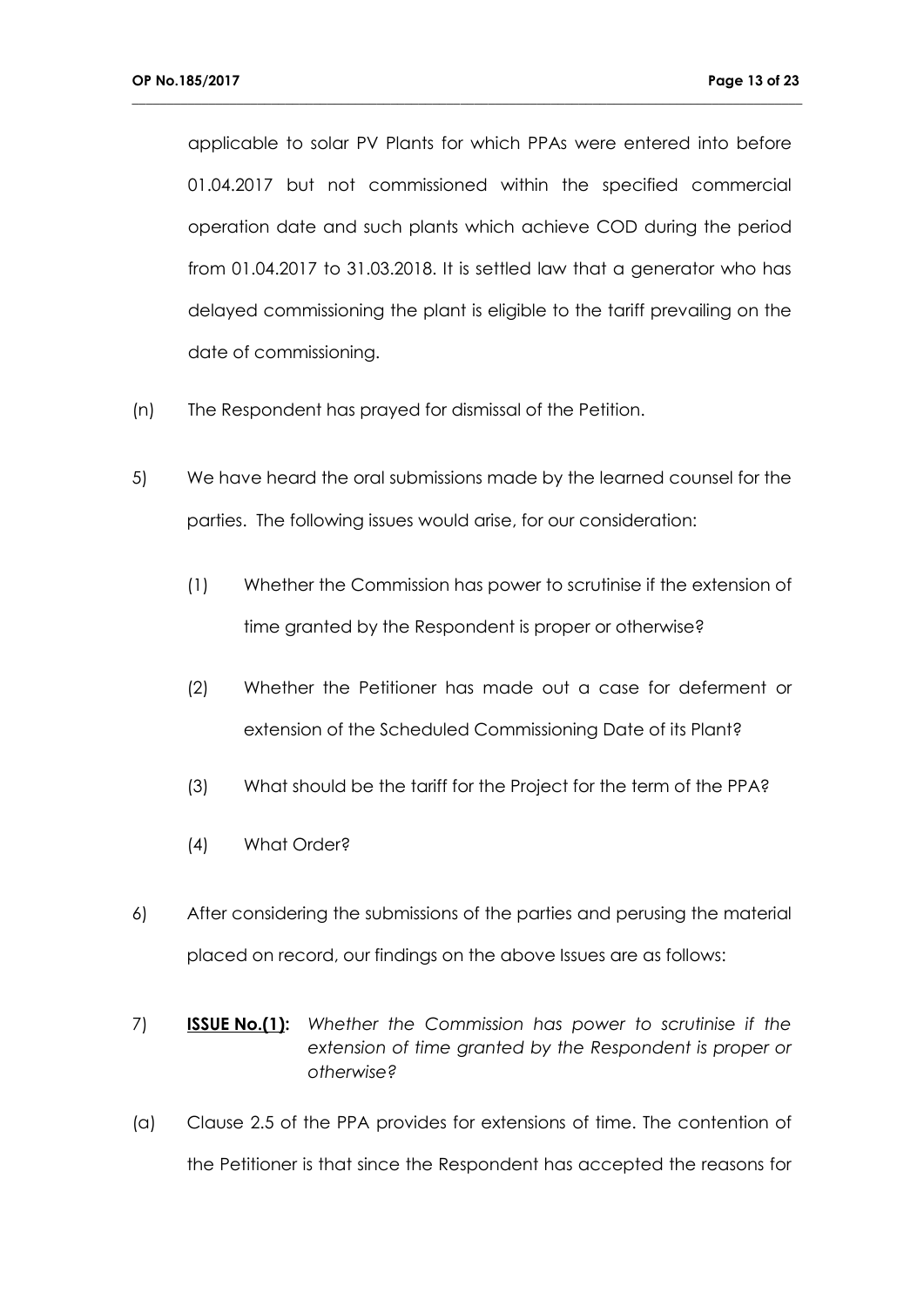delay in commissioning the project as *force majeure* events and granted extension of time by 6 months as provided in the PPA, the tariff for the project should not be altered. We are unable to accept the contention of the petitioner. The extension of time to commission the project has a bearing on the tariff payable. The consumer, ultimately pays for the supply of electricity and is the most affected party. The Commission is required to safeguard such consumers' interest. While upholding the role of the Commission as a regulator and custodian of the interest of consumers, the Hon'ble Supreme Court of India, has ,in the case of *All India Power Engineers Federation Ltd v. Sasan Power Ltd.,* reported in (2017) 1 SCC 487, held that, even if parties to a contract (generating company- seller of energy and distribution licensee-buyer of energy) waive a certain term affecting the tariff, the Commission, as a custodian of consumer interest has to intervene and exercise its regulatory power. Therefore, we hold that the Commission has the mandate and powers to scrutinise the correctness and legality of the extension of time granted by the Respondent.

- (b) The Commission has passed a reasoned Order in OP No.65/2017 dated 7<sup>th</sup> August, 2018 in *Madamageri Solar Power Project LL.P., & another Vs HESCOM,* on this Issue and the same holds good in this case also.
- (c) For the above reasons, Issue No.(1) is answered, in the affirmative.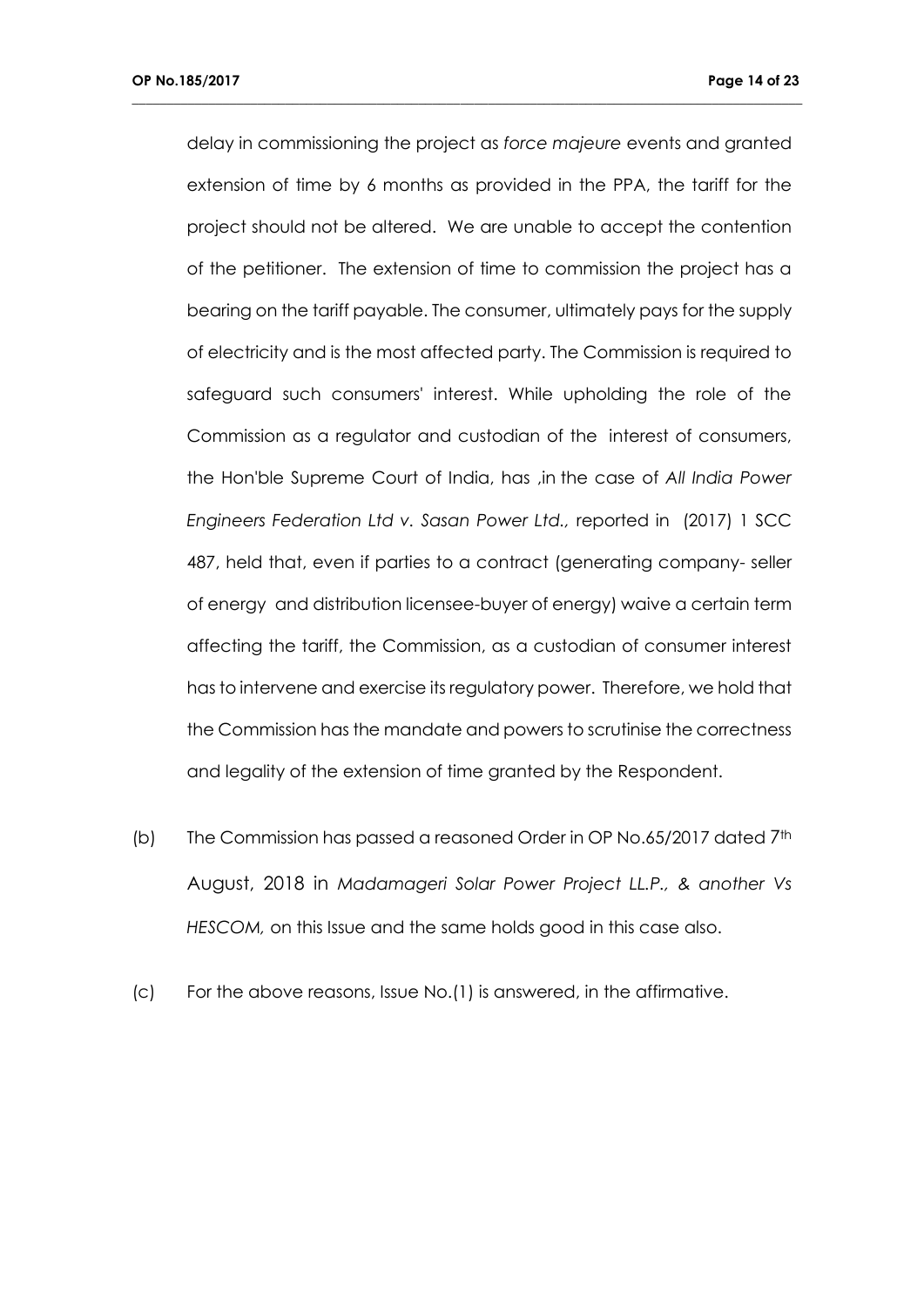8) **ISSUE No.(2):** *Whether the Petitioner has made out a case for deferment or extension of the Scheduled Commissioning Date of its Plant?*

- (a) We note that, under the Clause 2.5 of the PPA, extension of time for commissioning the Project can be granted, if the SPD is prevented from performing its obligations, due to the BESCOM's 'Event of Default' or *Force Majeure* events. The *Force Majeure* events and the requirement of issuing a written Notice are mentioned in Clause 8.3 of the PPA. Under Article 8 of the PPA, it is also necessary to prove that the *Force Majeure* event was not caused by the non-performing party's negligent or intentional acts, errors or omissions. In this backdrop, we need to examine, if the Petitioner or the SPD, in any manner, was negligent in performing its obligations under the PPA.
- (b) The PPA is signed on 01.07.2015. The Conditions Precedent have to be achieved within 365 days from the date of signing the PPA and the Project has to be commissioned within 18 months from the date of signing the PPA. The achievement of the Conditions Precedent would include obtaining of all the approvals by the SPD. It is alleged that, the initialled PPA was sent to the Commission for approval and was approved on 23.07.2015. It is alleged that the signing of the PPA can happen only after approval of the PPA and the approval of PPA was not communicated to the Petitioner, hence, the Effective Date has to be the date of approval of the PPA. The Commission has taken only 23 days for the regulatory process of approval of the PPA from the date of its execution and this period may not have much impact on the commissioning of the project, more so when the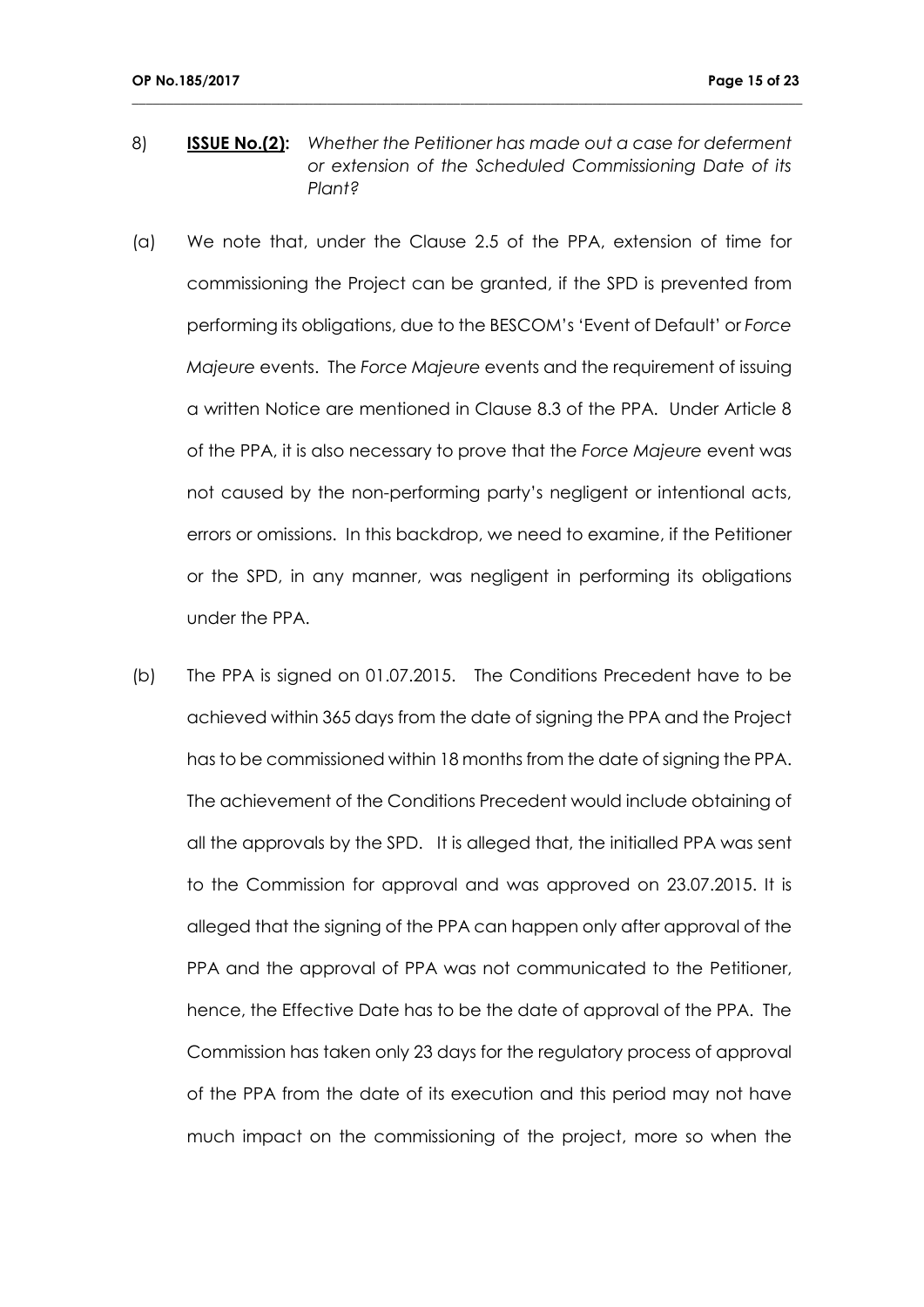delay in commissioning of the project is not only 23 days but much more. The allegation of the petitioner that the PPA is signed only after approval by the Commission cannot be accepted as the last portion of the PPA mentions that 'the PPA is executed and copies delivered to each part on the day and year first above stated' (i,e., on 01.07.2015). Considering the date of approval of the PPA as the 'Effective Date', would be contrary to the definition in the PPA. Even if the contention of the Petitioner that the time taken for approval of the PPA delayed the Project, it is not demonstrated, as to which event was delayed during this period of 23 days. The Petitioner could have initiated the preliminary works towards implementing the Project, as the approved PPA would be required only at the final stages of loan approval, land conversion approval, etc.

**\_\_\_\_\_\_\_\_\_\_\_\_\_\_\_\_\_\_\_\_\_\_\_\_\_\_\_\_\_\_\_\_\_\_\_\_\_\_\_\_\_\_\_\_\_\_\_\_\_\_\_\_\_\_\_\_\_\_\_\_\_\_\_\_\_\_\_\_\_\_\_\_\_\_\_\_\_\_\_\_\_\_\_\_\_\_\_\_\_\_\_\_\_\_\_\_**

### (c) Article 8.3 (b) (iv) of the PPA reads as follows:

*"The Force Majeure Event was not caused by the nonperforming Party's negligent or intentional acts, errors or omissions, or by its negligence failure to comply with any material Law, or by any material breach or default under this Agreement."*

(d) To examine whether the Petitioner was diligent in executing the Project within the time lines mentioned in the PPA, the dates on which the applications made to various authorities for conversion of land and other approvals are to be examined. However, there is no evidence on these aspects in the petition. It is only stated by the petitioner that the conversion order was granted on 06.02.2017 and Regular evacuation approval was granted on 04.08.2017. The dates of the applications are not mentioned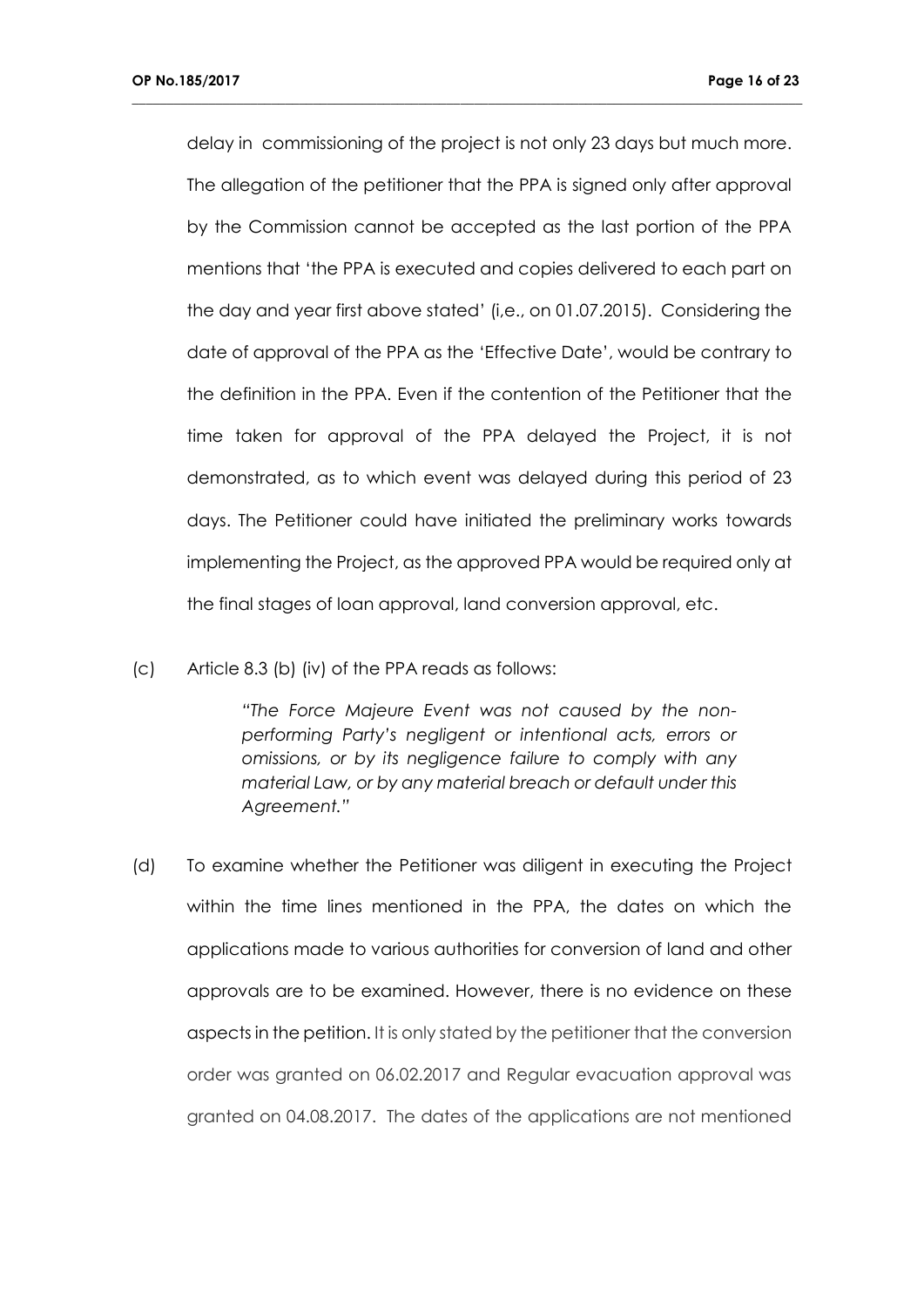without which it cannot be made out whether the petitioner was diligent in executing the Project.

**\_\_\_\_\_\_\_\_\_\_\_\_\_\_\_\_\_\_\_\_\_\_\_\_\_\_\_\_\_\_\_\_\_\_\_\_\_\_\_\_\_\_\_\_\_\_\_\_\_\_\_\_\_\_\_\_\_\_\_\_\_\_\_\_\_\_\_\_\_\_\_\_\_\_\_\_\_\_\_\_\_\_\_\_\_\_\_\_\_\_\_\_\_\_\_\_**

(e) The Respondent, in the Objections has furnished a copy of the Minutes of the Proceedings held by the 3 Member Committee on 15.02.2017 in the matter of evaluation of the requests by the land owning farmers/SPVs for extension of time to commission the plants, wherein the petitioner's case is also mentioned. In the said Proceedings, it is mentioned as follows:

> "……*As per the report of the EE(Ele), O & M Division, CESC, Chamarajanagara vide letter: 6338-40 dtd: 03.12.2016, structure works is under progress. AEE, Chamarajanagar S/d*  informed that apart from Building work there is no work in *progress at site.*

> *Now the developer has submitted the letter dtd: 01.12.2016 for extension of 06 months of time for achieving COD stating delay was attributable due to evacuation approval, Bay allotment by KPTCL authorities, Supplemental Agreement. Further stated delay was due to Cauvery riots, Non availability of labours due to non-payment of salary due to demonetization. ……"*

Thus, as on 03.12.2016, which is a few days before the SCD, several works were pending.

(f) In the Objections, the Respondent has stated that the Petitioner had applied for the evacuation approval to KPTCL on 22.02.2016, after 8 months from the date of the PPA. No explanation is given for this delay on the part of the petitioner. The temporary evacuation approval was granted on 01.07.2016, after payment of fee by the petitioner on 24.03.2016. The regular evacuation approval was granted on 04.08.2016. It is stated by the Respondent that even after grant of regular evacuation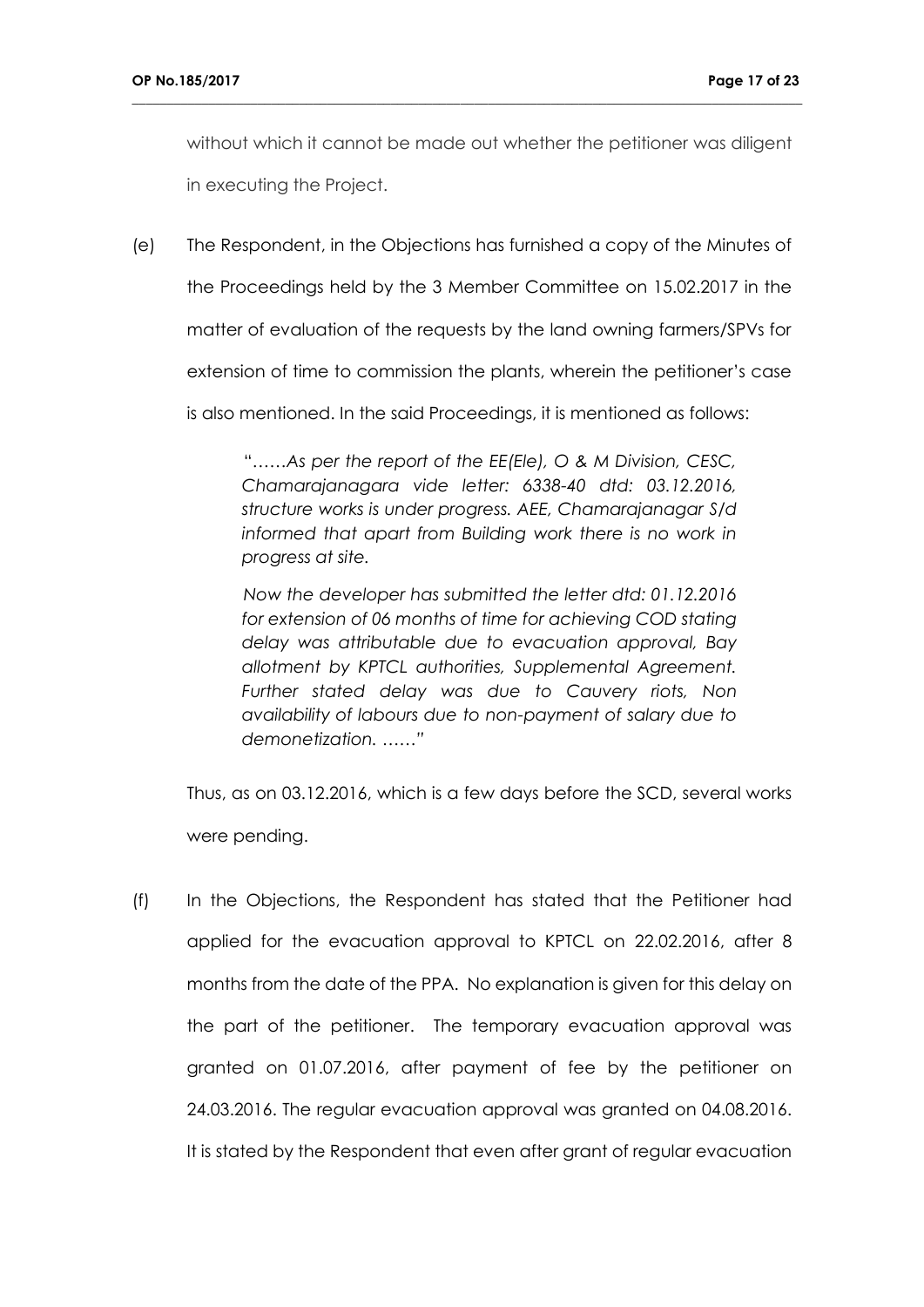approval, the petitioner has delayed commissioning by 8 months and this delay is not explained. We note that after receipt of the application seeking evacuation approval, the field study has to be conducted by the concerned Engineers of KPTCL and after ascertaining the network feasibility, the tentative evacuation approval is given. After acceptance of the tentative evacuation approval and fulfilment of the conditions mentioned therein by the project developer, the regular evacuation approval is given by KPTCL. In fact, the SPD/SPV has not explained the delays mentioned by the respondent and has sought shelter under the force majeure clause.

**\_\_\_\_\_\_\_\_\_\_\_\_\_\_\_\_\_\_\_\_\_\_\_\_\_\_\_\_\_\_\_\_\_\_\_\_\_\_\_\_\_\_\_\_\_\_\_\_\_\_\_\_\_\_\_\_\_\_\_\_\_\_\_\_\_\_\_\_\_\_\_\_\_\_\_\_\_\_\_\_\_\_\_\_\_\_\_\_\_\_\_\_\_\_\_\_**

- (g) We note that, it is settled law that the *Force Majeure* clause in the PPA has to be strictly interpreted. No notice, as contemplated under the clause, is stated to be issued by the Petitioner to the Respondent. As noted above, the Petitioner was not diligent in implementing the project within the stipulated time. Hence, we feel that the petitioner is not entitled to extension of time, as provided in the clauses of the PPA.
- (h) Therefore, we answer Issue No.(2), in the negative.
- 9) **ISSUE No.(3):** *What should be the tariff for the Project for the term of the PPA?*
- (a) Clause 5.1 of the PPA reads as follows:

### *"5.1 Tariff Payable:*

*The SPD shall be entitled to receive the tariff of Rs.8.40 per kWh based on the KERC tariff order S/03/1 dated 10.10.2013 in respect of SPD's solar PV projects in terms of this agreement for the period between COD and the expiry date. However, subject to clause 2.5, if there is a delay in*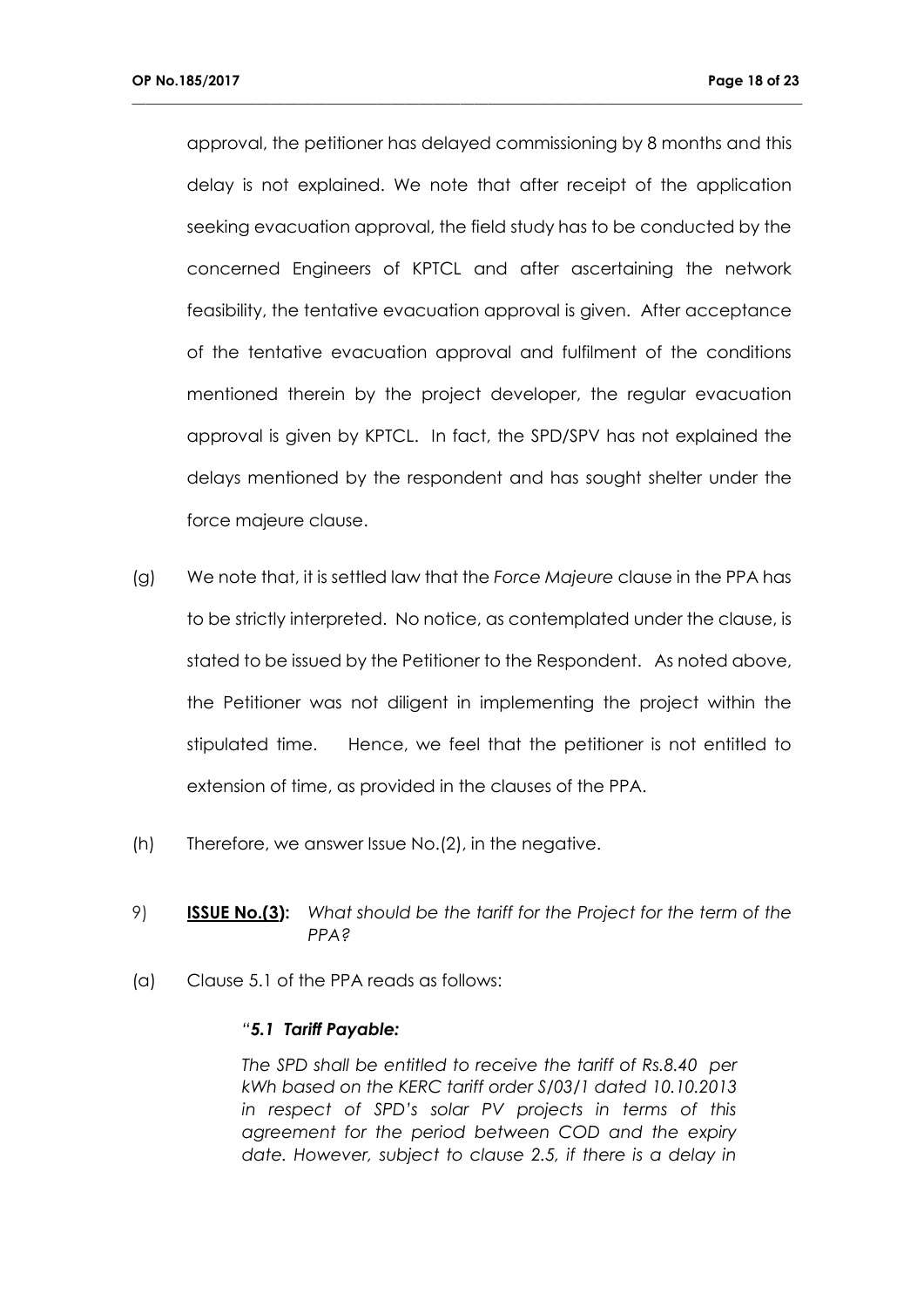*commissioning of the project beyond the Scheduled Commissioning Date and during such period there is a variation in the KERC Tariff, then the applicable Tariff for the projects shall be the lower of the following:*

**\_\_\_\_\_\_\_\_\_\_\_\_\_\_\_\_\_\_\_\_\_\_\_\_\_\_\_\_\_\_\_\_\_\_\_\_\_\_\_\_\_\_\_\_\_\_\_\_\_\_\_\_\_\_\_\_\_\_\_\_\_\_\_\_\_\_\_\_\_\_\_\_\_\_\_\_\_\_\_\_\_\_\_\_\_\_\_\_\_\_\_\_\_\_\_\_**

*i. Rs.8.40/- per kWh*

*ii Varied tariff applicable as on the date of commercial operation."*

(b) The above clause of the PPA provides that, the tariff on the date of commercial operation will be applicable for the Project. The Project is commissioned on 29.06.2017. It is the contention of the petitioner that the generic tariff orders dated 30.07.2015 or 12.04.2017 are not applicable to the project as the PPA was entered much before the passing of the said orders and that the tariff of Rs.8.40 per unit should be paid for the term of the PPA. It is also stated by the petitioner that in the OM dated 23.02.2017, it is not mentioned by the respondent that the tariff would be reduced. The Respondent has produced a letter dated 21.11.2016, wherein it is mentioned that if there is delay in commissioning of the project, Articles 2.5.7 and 5.1 of the PPA would be invoked. Be that as it may. We note that the project was not commissioned within the time stipulated in the PPA to be eligible for the tariff of Rs.8.40 per unit and the tariff as on the date of commissioning was Rs.4.36 per unit. The generic tariff order dated 12.04.2017 provides that the tariff of Rs.4.36 per unit is applicable to Projects for which PPAs were entered into earlier but not commissioned within the stipulated period. The PPA provides that the varied tariff as on the date of commercial operation is applicable for the Project and the parties, having agreed to such a term have to abide by the same.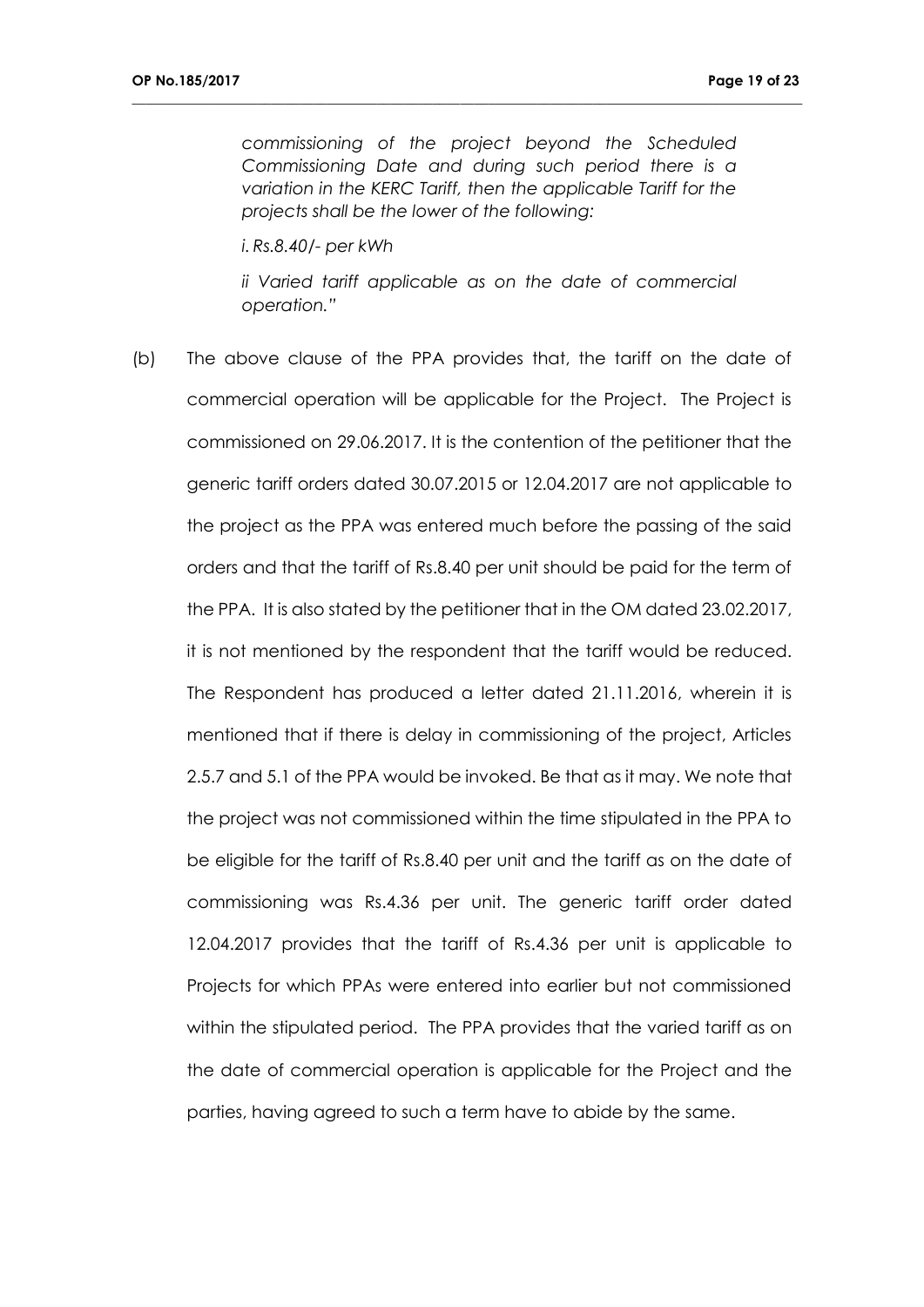(c) It is noted that the Solar Policy 2014-21 of the State also provides that the tariff determined by the Commission from time to time would be applicable to the Projects. It is also noted that the selection of farmers for setting up solar projects under the land owning farmers' category was done through e-bidding and the tariff was not discovered through the process of bidding under Section 63 of the Electricity Act, 2003. The PPAs were entered into at the tariff of Rs.8.40 per unit as per the generic tariff order dated 10.10.2013, prevalent at the time of execution of the PPAs. As per the terms of the PPA, the varied tariff of Rs.4.36 per unit, as per the generic tariff order dated 12.04.2017 would be applicable for the Project.

**\_\_\_\_\_\_\_\_\_\_\_\_\_\_\_\_\_\_\_\_\_\_\_\_\_\_\_\_\_\_\_\_\_\_\_\_\_\_\_\_\_\_\_\_\_\_\_\_\_\_\_\_\_\_\_\_\_\_\_\_\_\_\_\_\_\_\_\_\_\_\_\_\_\_\_\_\_\_\_\_\_\_\_\_\_\_\_\_\_\_\_\_\_\_\_\_**

(d) The Hon'ble Supreme Court of India, in Civil Appeal No.1220 of 2015 (*Gujarat Urja Vikas Nigam Limited VS EMCO Limited and another*), dated 02.02.2016, has held as follows:

> *"31. Apart from that both the respondent No. 2 and the appellate tribunal failed to notice and the 1st respondent conveniently ignored one crucial condition of the PPA contained in the last sentence of para 5.2 of the PPA:*

> > *'In case, commissioning of solar Power Project is delayed beyond 31st December 2011, GUVNL shall pay the tariff as determined by Hon'ble GERC for Solar Projects effective on the date of commissioning of solar power project or above mentioned tariff, whichever is lower.'*

*The said stipulation clearly envisaged a situation where notwithstanding the contract between the parties (the PPA), there is a possibility of the first respondent not being able to commence the generation of electricity within the "control period" stipulated in the 1st tariff order. It is also visualised that for the subsequent control period, the tariffs payable to projects/ power producers (similarly situated as the first*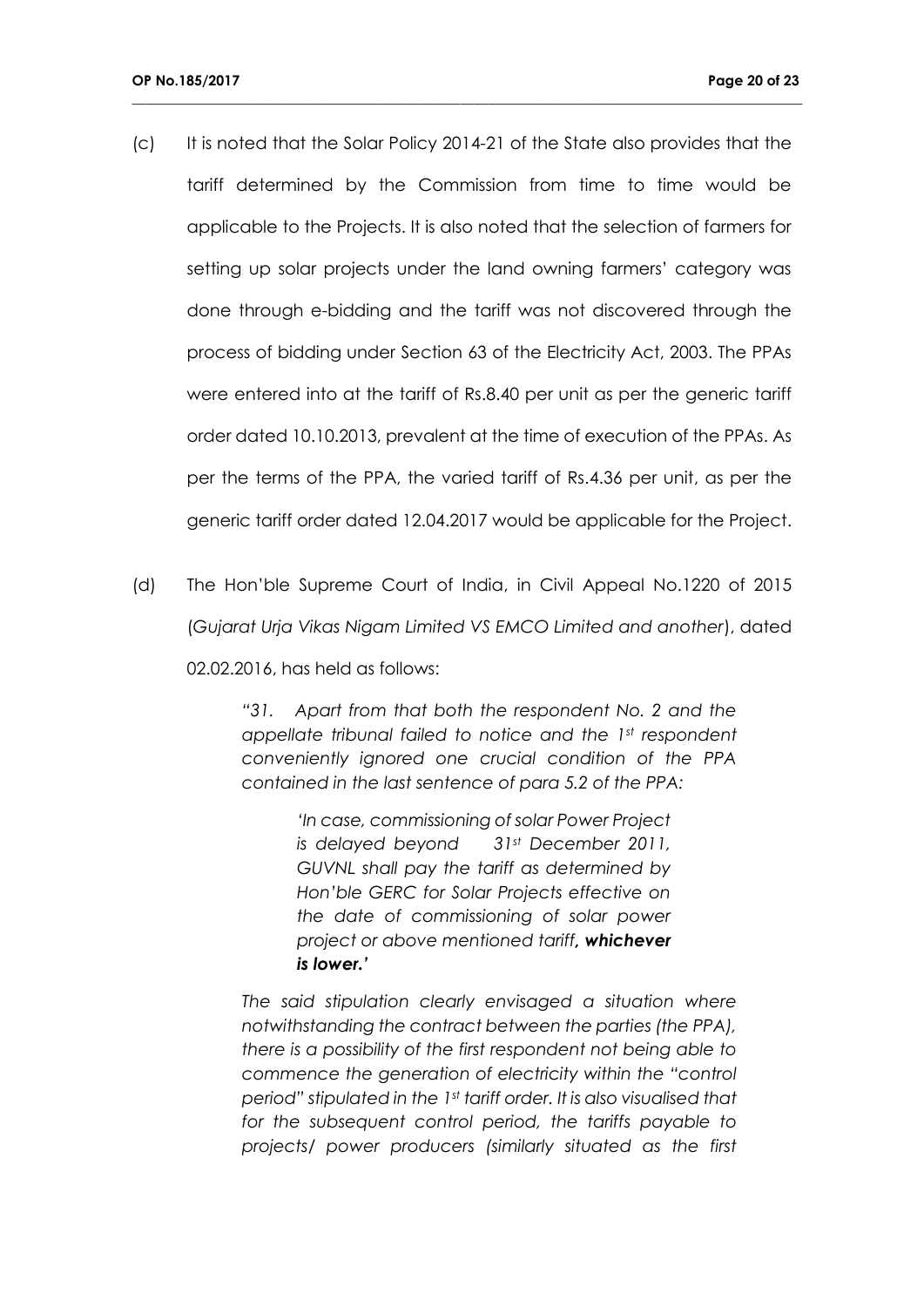*respondent) could be different. In recognition of the said two factors, the PPA clearly stipulated that in such a situation, the 1st respondent would be entitled only for lower of the two tariffs…."*

**\_\_\_\_\_\_\_\_\_\_\_\_\_\_\_\_\_\_\_\_\_\_\_\_\_\_\_\_\_\_\_\_\_\_\_\_\_\_\_\_\_\_\_\_\_\_\_\_\_\_\_\_\_\_\_\_\_\_\_\_\_\_\_\_\_\_\_\_\_\_\_\_\_\_\_\_\_\_\_\_\_\_\_\_\_\_\_\_\_\_\_\_\_\_\_\_**

(e) In the decision of the Hon'ble Appellate Tribunal for Electricity, in Appeal No. 221/2016 and others, dated 07.05.2018 (*Savitha Oil Technologies Ltd., Vs KERC & another*), it has been held that the tariff as on the COD is applicable for a Project and the tariff should not be linked to the date of signing or approval of the PPA. The relevant portions of the judgment are extracted below:

> *"xi. Further, it is a settled practice under the Section 62 of the Act that tariff determination process under various regulations for a new project begins from the COD of the said project as per extant regulations of the control period where COD of the project takes place. Subsequently, the tariff of such project is adjusted based on regulations/orders of the subsequent control period and it is not linked to the date of signing/approval of the PPA. If the PPA is approved at a later date or in other control period the tariff is applicable from the COD date as per prevalent regulation at that time.*

> *xiv. In the present case too after carefully considering the provisions of the Act, 2004 Regulations, 2005 Order, 2009 Order, earlier judgement of this Tribunal and keeping in view the interest of the consumers it would be correct to draw a conclusion that the tariff applicable to the Appellants' WPPs would be as per the 2005 Order during which COD of the WPP has happened. The same corollary is applicable to other WPPs having COD is in some other control period."*

In the light of the above decisions and the provisions of the PPA, we hold

that the Petitioner's Plant is entitled to a tariff of Rs.4.36 per unit for the term

of the PPA, as per the Generic Tariff Order dated 12.04.2017.

*……………….*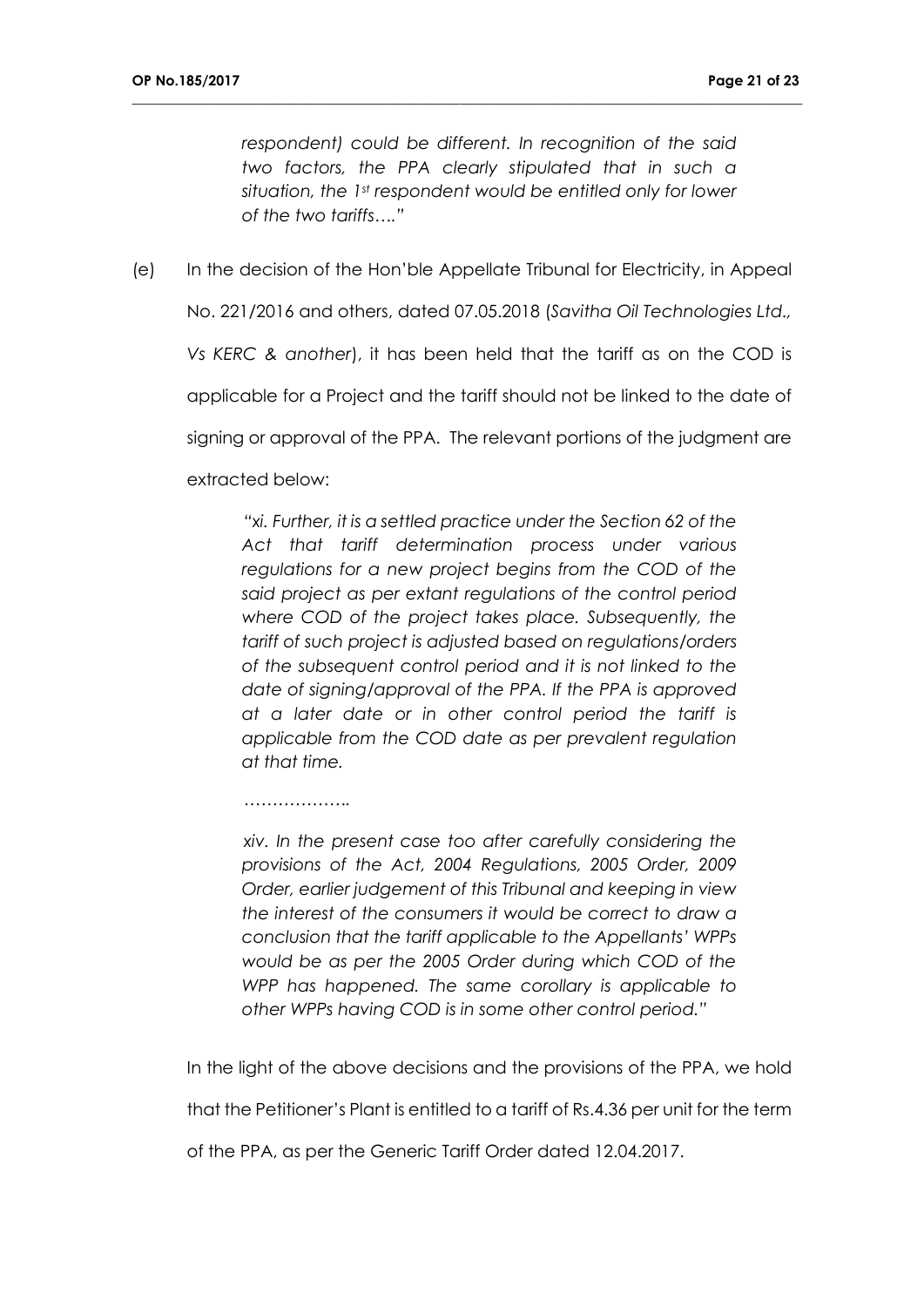(f) We have held that, the Petitioner is not entitled to the extension of time to commission the Project. For not complying with the timelines for Conditions Precedent and commissioning of the Project, as mentioned in the PPA, the Petitioner is required to pay damages for such delay, as per the Articles 2.2 and 2.5.7 of the PPA.

**\_\_\_\_\_\_\_\_\_\_\_\_\_\_\_\_\_\_\_\_\_\_\_\_\_\_\_\_\_\_\_\_\_\_\_\_\_\_\_\_\_\_\_\_\_\_\_\_\_\_\_\_\_\_\_\_\_\_\_\_\_\_\_\_\_\_\_\_\_\_\_\_\_\_\_\_\_\_\_\_\_\_\_\_\_\_\_\_\_\_\_\_\_\_\_\_**

- (g) The Hon'ble Supreme Court of India in Civil Appeal No. 3600 of 2018 (M.P. Power Management Company Ltd. Vs Renew Clean Energy Pvt. Ltd., and another) dated 05.04.2018 has held that for delay in achieving Conditions Precedent and commissioning the Project, the generating company is liable to pay damages stipulated in the PPA.
- (g) In view of the above discussions, we answer Issue No.(3), in the negative.

## 10) **ISSUE No.(4):** *What Order?*

For the foregoing reasons, we pass the following:

## **ORDER**

- (a) The Petition is dismissed and the Petitioner is not entitled to any of the reliefs sought;
- (b) The Petitioner is entitled to a tariff of Rs.4.36 (Rupees Four and Paise Thirty Six) only per unit, the varied tariff as applicable on the date of commissioning of the Petitioner's Plant, as fixed by the Commission in the Order dated 12.04.2017, for the term of the PPA, as per Article 5.1 of the PPA; and,